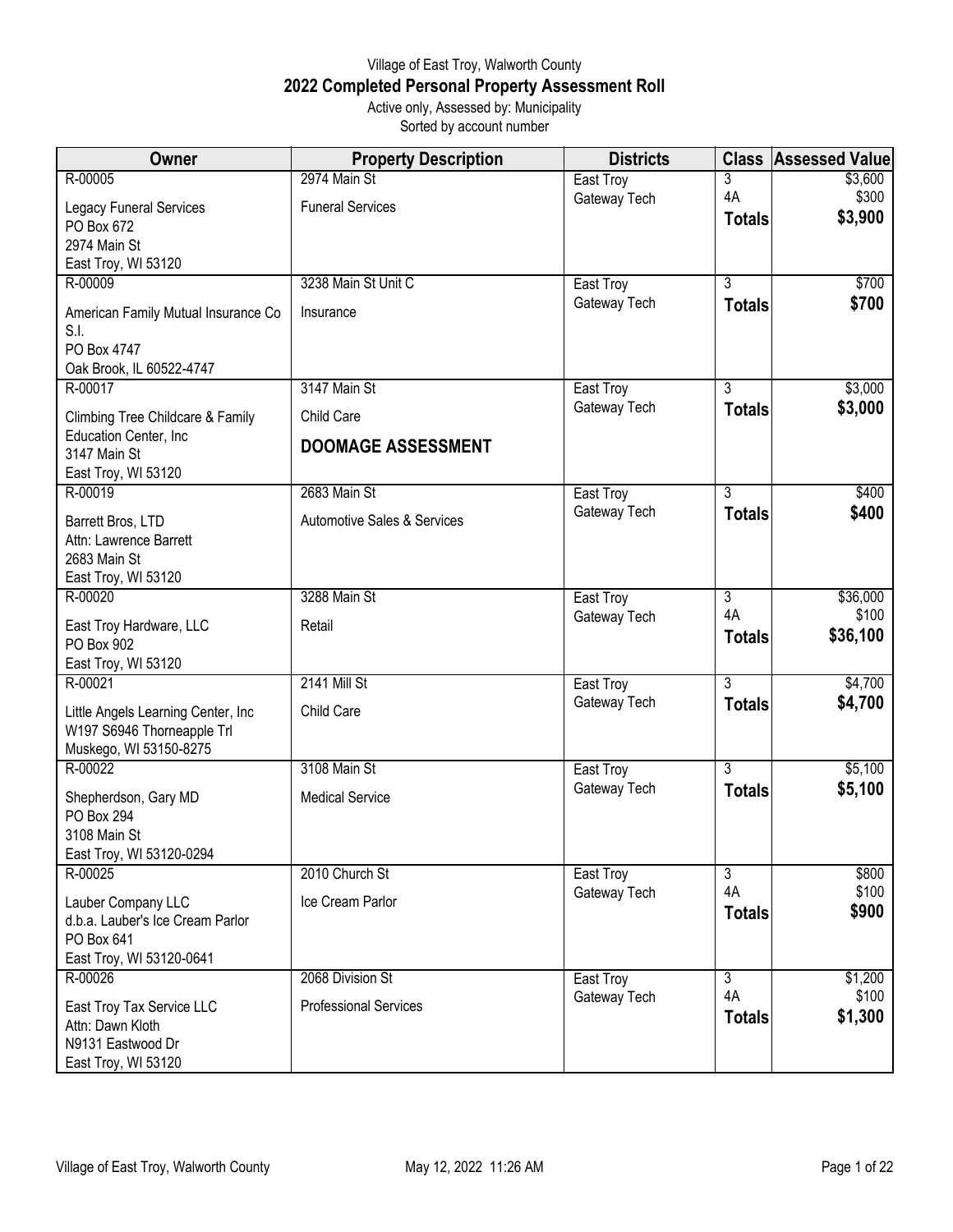| Owner                                                   | <b>Property Description</b> | <b>Districts</b>          | <b>Class</b>        | <b>Assessed Value</b> |
|---------------------------------------------------------|-----------------------------|---------------------------|---------------------|-----------------------|
| R-00029                                                 | 2533 Main St                | East Troy                 | 3                   | \$14,200              |
| MAAT Auto Parts, LLC                                    | Retail                      | Gateway Tech              | 4A<br><b>Totals</b> | \$1,000<br>\$15,200   |
| d.b.a. Carquest Auto Parts                              | <b>DOOMAGE ASSESSMENT</b>   |                           |                     |                       |
| Attn: Annette L. Rhodes<br>2533 Main St                 |                             |                           |                     |                       |
| East Troy, WI 53120-1346                                |                             |                           |                     |                       |
| R-00031                                                 | 2708 Main St                | East Troy                 | 3                   | \$1,100               |
| East Troy Marine, Inc                                   | Sales & Service             | Gateway Tech              | 4A                  | \$300                 |
| 2708 Main St                                            |                             |                           | <b>Totals</b>       | \$1,400               |
| East Troy, WI 53120                                     |                             |                           |                     |                       |
| R-00034                                                 | 2085 County Rd L Unit B1    | East Troy                 | 4B                  | \$22,000              |
| Fast-Jet Services, LLC                                  | Hangar                      | Gateway Tech              | <b>Totals</b>       | \$22,000              |
| Attn: Kelly Poole                                       |                             |                           |                     |                       |
| W171 S6972 Lannon Dr<br>Muskego, WI 53150-8019          |                             |                           |                     |                       |
| R-00040                                                 | 3278 Main St Unit B         | East Troy                 | 3                   | \$60,000              |
| Koskinen Eye Clinic LLC                                 | <b>Optometric Services</b>  | Gateway Tech              | 4A                  | \$2,400               |
| PO Box 165                                              |                             |                           | <b>Totals</b>       | \$62,400              |
| East Troy, WI 53120-0165                                |                             |                           |                     |                       |
| R-00042                                                 | 2085 County Rd L Unit F3    | East Troy                 | $\overline{AB}$     | \$56,500              |
| McLain, Scott & Lori                                    | Hangar                      | Gateway Tech              | <b>Totals</b>       | \$56,500              |
| Attn: Scott & Lori McLain                               |                             |                           |                     |                       |
| W2085 Cty Rd L                                          |                             |                           |                     |                       |
| East Troy, WI 53120<br>R-00046                          | 2085 County Rd L Unit A     | East Troy                 | $\overline{AB}$     | \$198,200             |
|                                                         |                             | Gateway Tech              | <b>Totals</b>       | \$198,200             |
| Arow Hangars, LLC<br>Attn: Mark Frey                    | Hangar                      |                           |                     |                       |
| N8280 Hillburn Mill Rd                                  |                             |                           |                     |                       |
| East Troy, WI 53120                                     |                             |                           |                     |                       |
| R-00059                                                 | 2085 County Rd L Unit D1    | East Troy                 | 4B                  | \$28,000              |
| Adam Valencic                                           | Hangar                      | Gateway Tech              | <b>Totals</b>       | \$28,000              |
| 1263 Glen Cannon Ct                                     |                             |                           |                     |                       |
| Lake Mary, FL 32746<br>R-00060                          | 3238 Main St                | East Troy                 | $\overline{3}$      | \$44,500              |
|                                                         |                             | Gateway Tech              | <b>Totals</b>       | \$44,500              |
| East Troy Lueptow's Inc<br>d.b.a. Frank's Piggly Wiggly | Retail                      |                           |                     |                       |
| 58 E Market St                                          |                             |                           |                     |                       |
| Elkhorn, WI 53121                                       |                             |                           |                     |                       |
| R-00064                                                 | 2481 Executive Dr           | East Troy                 | $\overline{3}$      | \$16,500              |
| East Troy Family Dental Center                          | Dentistry                   | Gateway Tech              | 4A                  | \$500<br>\$17,000     |
| PO Box 642                                              |                             |                           | <b>Totals</b>       |                       |
| East Troy, WI 53120-0642                                |                             |                           | $\overline{3}$      |                       |
| R-00066                                                 | 2882 Main St                | East Troy<br>Gateway Tech | <b>Totals</b>       | \$4,200<br>\$4,200    |
| Magic Touch Beauty Shop                                 | <b>Personal Services</b>    |                           |                     |                       |
| Attn: Kathy Onsgaard<br>1958D Edwards St                |                             |                           |                     |                       |
| East Troy, WI 53120-1392                                |                             |                           |                     |                       |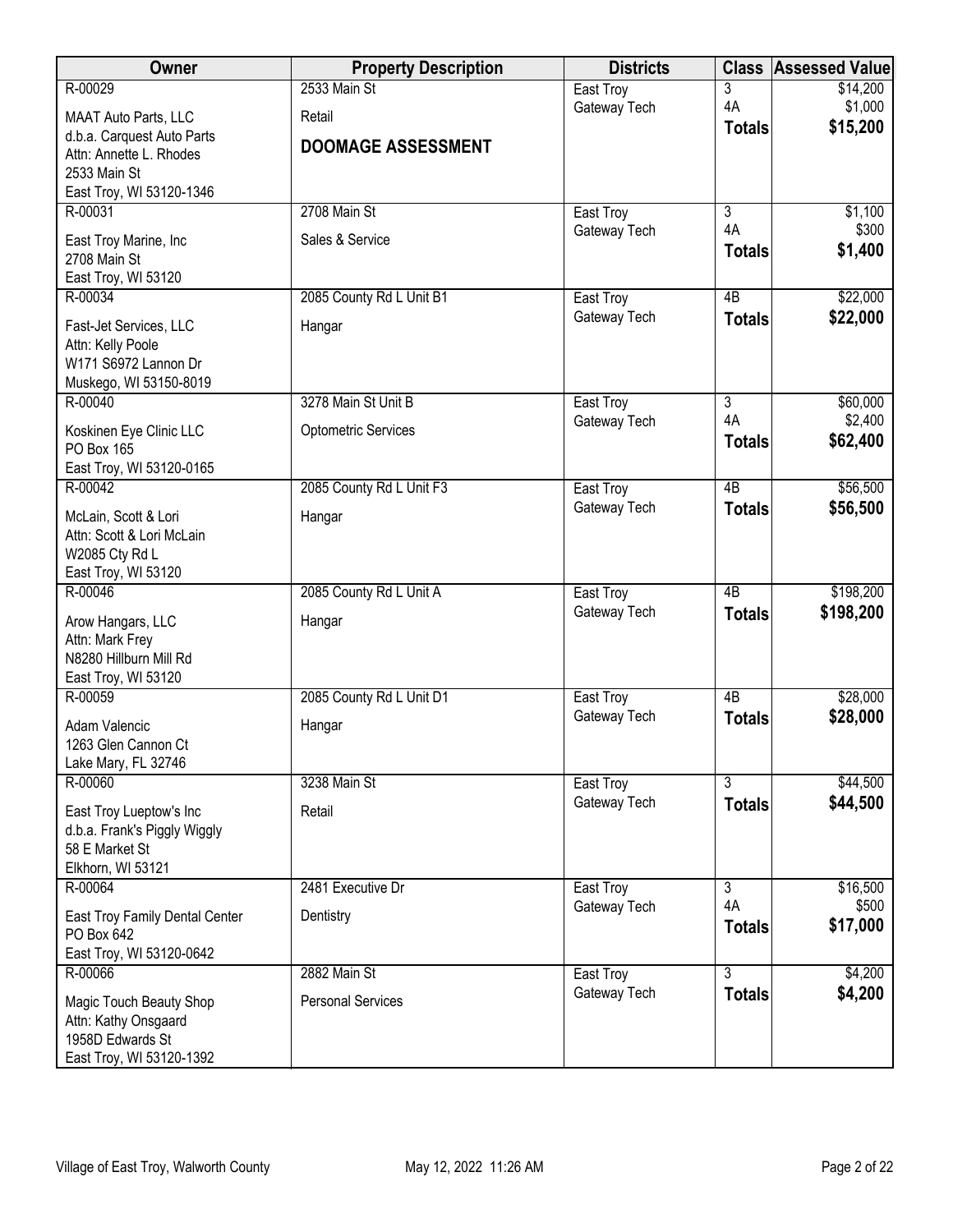| <b>Owner</b>                                                                                       | <b>Property Description</b>                       | <b>Districts</b> |                     | <b>Class Assessed Value</b> |
|----------------------------------------------------------------------------------------------------|---------------------------------------------------|------------------|---------------------|-----------------------------|
| R-00068                                                                                            | 2880 Main St                                      | East Troy        |                     | \$100                       |
| <b>McMiller Refrigeration</b><br>PO Box 193<br>2880 Main St<br>East Troy, WI 53120-0193            | Sales & Service                                   | Gateway Tech     | <b>Totals</b>       | \$100                       |
| R-00069                                                                                            | 2085 County Rd L Unit C4                          | East Troy        | 4B                  | \$21,000                    |
| Passmore, Richard & Olivia<br>W782 Miramar Rd<br>East Troy, WI 53120                               | Hangar                                            | Gateway Tech     | <b>Totals</b>       | \$21,000                    |
| R-00075                                                                                            | 1948 Byrnes St                                    | East Troy        | $\overline{3}$      | \$100                       |
| Complete Piers & Lifts LLC<br>PO Box 917<br>1948 Byrnes St<br>East Troy, WI 53120-0917             | <b>Pier Services</b><br><b>DOOMAGE ASSESSMENT</b> | Gateway Tech     | 4A<br><b>Totals</b> | \$1,000<br>\$1,100          |
| R-00081                                                                                            | 2678 Main St                                      | East Troy        | $\overline{3}$      | \$22,000                    |
| Dos Amigos 2 LLC                                                                                   | Restaurant                                        | Gateway Tech     | <b>Totals</b>       | \$22,000                    |
| Attn: Gina Diaz<br>2041 Lilly St<br>East Troy, WI 53120                                            | <b>DOOMAGE ASSESSMENT</b>                         |                  |                     |                             |
| R-00082                                                                                            | 2085 County Rd L Unit C2                          | East Troy        | $\overline{AB}$     | \$23,500                    |
| Klima, Ken<br>5738 Gladstone Ln<br>Greendale, WI 53129                                             | Hangar                                            | Gateway Tech     | <b>Totals</b>       | \$23,500                    |
| R-00087                                                                                            | 3224 Douglas Ave                                  | East Troy        | $\overline{3}$      | \$100                       |
| <b>Quality Custom Framing</b><br>Attn: Sue Budzien<br>3224 Douglas Ave<br>East Troy, WI 53120 1105 | <b>Custom Framing</b>                             | Gateway Tech     | 4A<br><b>Totals</b> | \$500<br>\$600              |
| R-00089                                                                                            | 2847 Buell Dr Unit C                              | East Troy        | $\overline{3}$      | \$7,500                     |
| Oleniczak Law, LLC                                                                                 | <b>Professional Services</b>                      | Gateway Tech     | <b>Totals</b>       | \$7,500                     |
| PO Box 911<br>28478 Buell Dr<br>East Troy, WI 53120-0911                                           | <b>DOOMAGE ASSESSMENT</b>                         |                  |                     |                             |
| R-00091                                                                                            | 2085 County Rd L Unit B5                          | East Troy        | 4B                  | \$21,500                    |
| Point, Jeffrey<br>W249S10900 Overlook Dr<br>Mukwonago, WI 53149-8487                               | Hangar                                            | Gateway Tech     | <b>Totals</b>       | \$21,500                    |
| R-00093                                                                                            | 2511 Main St                                      | East Troy        | $\overline{3}$      | \$2,600                     |
| Grayhawk Leasing LLC<br>1412 Main St Ste 1500<br>Dallas, TX 75202                                  | Leasing                                           | Gateway Tech     | <b>Totals</b>       | \$2,600                     |
| R-00098                                                                                            | 2085 County Rd L Unit H2                          | East Troy        | 4B                  | \$69,500                    |
| Fannon, Roderick<br>W174 S6882 Marybeck Ct<br>Muskego, WI 53150                                    | Hangar                                            | Gateway Tech     | <b>Totals</b>       | \$69,500                    |
| R-00099                                                                                            | 2085 County Rd L Unit C1                          | East Troy        | $\overline{AB}$     | \$23,000                    |
| Marina Cove, LLC<br>Attn: Wendy Wengel<br>240 Marina Ct #10<br>Waterford, WI 53185                 | Hangar                                            | Gateway Tech     | <b>Totals</b>       | \$23,000                    |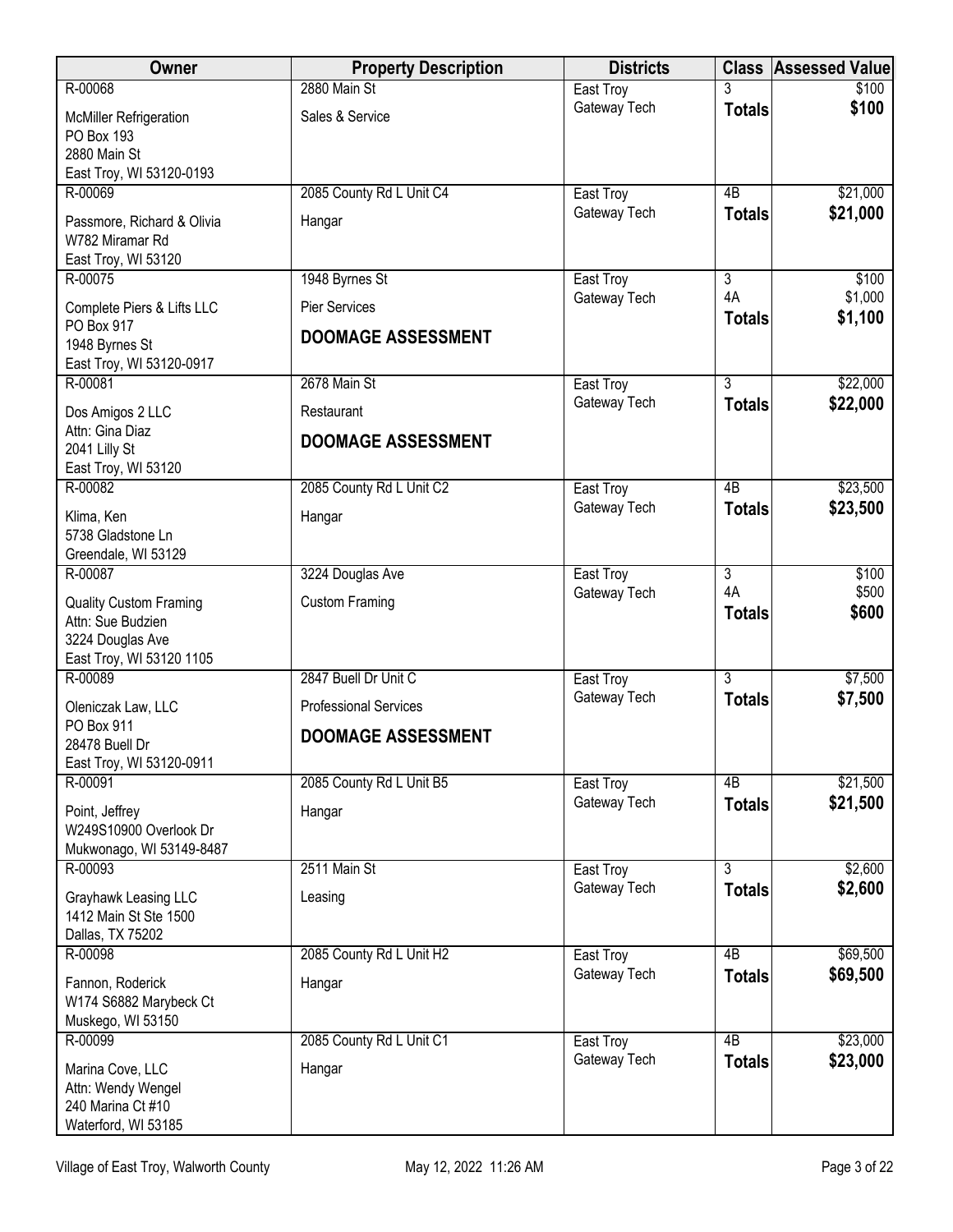| Owner                                                                                                                       | <b>Property Description</b> | <b>Districts</b> | <b>Class</b>        | <b>Assessed Value</b> |
|-----------------------------------------------------------------------------------------------------------------------------|-----------------------------|------------------|---------------------|-----------------------|
| R-00100                                                                                                                     | 2085 County Rd L Unit B4    | East Troy        | $\overline{AB}$     | \$19,500              |
| Galbari, Geff<br>5466 W Michaels Dr #3<br>Appleton, WI 54913 8662                                                           | Hangar                      | Gateway Tech     | <b>Totals</b>       | \$19,500              |
| R-00108                                                                                                                     | 2085 County Rd L Unit E4    | East Troy        | 4B                  | \$28,000              |
| Stranak, Tom<br>Hangar E-4<br>PO Box 510581<br>New Berlin, WI 53515                                                         | Hangar                      | Gateway Tech     | <b>Totals</b>       | \$28,000              |
| R-00114                                                                                                                     | 2702 Buell Dr               | East Troy        | 3                   | \$2,300               |
| GreatAmerica Financial Services Corp<br>625 1st St Ste 800<br>Cedar Rapids, IA 52401                                        | Leasing                     | Gateway Tech     | <b>Totals</b>       | \$2,300               |
| R-00118                                                                                                                     | 2085 County Rd L Unit D4    | East Troy        | $\overline{AB}$     | \$25,000              |
| Hedgecock, David & Betty<br>812 Ryan Ln<br>Elkhorn, WI 53121                                                                | Hangar                      | Gateway Tech     | <b>Totals</b>       | \$25,000              |
| R-00123                                                                                                                     | 2286 Church St Unit C       | East Troy        | 3                   | \$2,900               |
| JP Tech, Inc<br>PO Box 863<br>East Troy, WI 53120-0863                                                                      | <b>Metal Finishing</b>      | Gateway Tech     | 4A<br><b>Totals</b> | \$10,300<br>\$13,200  |
| R-00124                                                                                                                     | 2085 County Rd L Unit BA-2  | East Troy        | 4B                  | \$51,000              |
| McNamara, Michael<br>12780 Cherrytree Ln<br>New Berlin, WI 53151                                                            | Hangar                      | Gateway Tech     | <b>Totals</b>       | \$51,000              |
| R-00126                                                                                                                     | 2104 Church St              | East Troy        | $\overline{3}$      | \$400                 |
| State Farm Mutual Automobile Insurance<br>Co<br>Attn: Tax & Compliance-Property Tax<br>PO Box 2155<br>Bloomington, IL 61702 | Insurance                   | Gateway Tech     | <b>Totals</b>       | \$400                 |
| R-00139                                                                                                                     | 2085 County Rd L Unit D3    | East Troy        | 4B                  | \$26,500              |
| Flyn V Hangar LLC<br>Attn: Keith Venema<br>4131 Industrial Ct<br>Delavan, WI 53115                                          | Hangar                      | Gateway Tech     | <b>Totals</b>       | \$26,500              |
| R-00140                                                                                                                     | 2085 County Rd L Unit G1    | East Troy        | 4 <sub>B</sub>      | \$50,000              |
| Tab Air LLC<br>Attn: Taber, Sam & Tomas, Douglas<br>PO Box 601<br>East Troy, WI 53120-0601                                  | Hangar                      | Gateway Tech     | <b>Totals</b>       | \$50,000              |
| R-00142                                                                                                                     | 2085 County Rd L Unit C5    | East Troy        | 4B                  | \$22,500              |
| Felske, Mike<br>PO Box 381<br>East Troy, WI 53120-0381                                                                      | Hangar                      | Gateway Tech     | <b>Totals</b>       | \$22,500              |
| R-00143                                                                                                                     | 2085 County Rd L Unit B2    | East Troy        | 4B                  | \$20,000              |
| Sullivan Legacy LLC<br>1080 Phoenix St<br>Delavan, WI 53115                                                                 | Hangar                      | Gateway Tech     | <b>Totals</b>       | \$20,000              |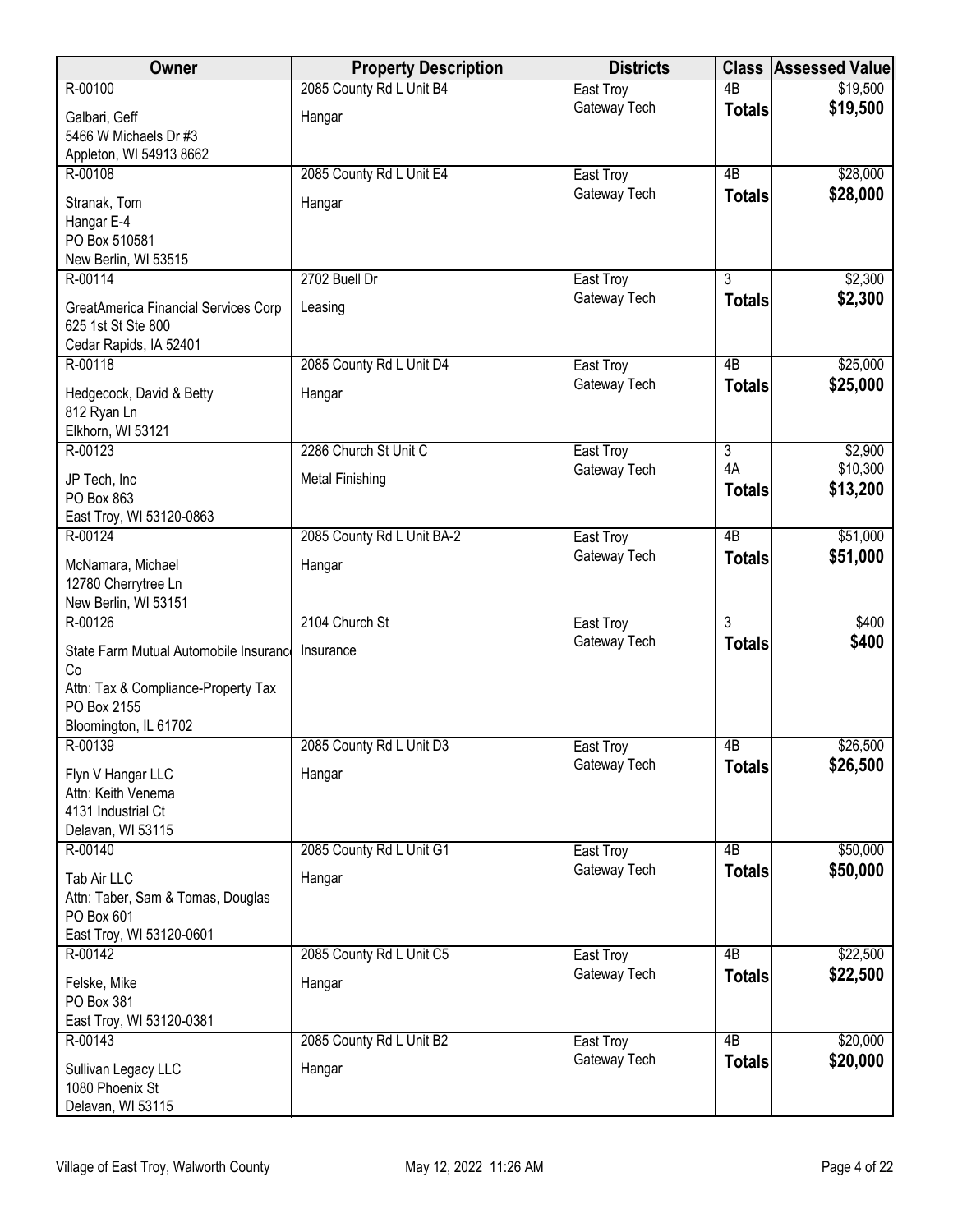| <b>Owner</b>                                  | <b>Property Description</b>  | <b>Districts</b>          |                      | <b>Class Assessed Value</b> |
|-----------------------------------------------|------------------------------|---------------------------|----------------------|-----------------------------|
| R-00148                                       | 2121 Church St               | East Troy                 |                      | \$2,400                     |
| Trim-N-Tidy, Inc.                             | Services                     | Gateway Tech              | <b>Totals</b>        | \$2,400                     |
| Attn: Timothy Barr                            | <b>DOOMAGE ASSESSMENT</b>    |                           |                      |                             |
| PO Box 434<br>2121 Church St                  |                              |                           |                      |                             |
| East Troy, WI 53120-0434                      |                              |                           |                      |                             |
| R-00151                                       | 2085 County Rd L Unit G3     | East Troy                 | 4B                   | \$66,000                    |
| Graves, Dale & Mary                           | Hangar                       | Gateway Tech              | <b>Totals</b>        | \$66,000                    |
| W279 S3382 Townline Rd                        |                              |                           |                      |                             |
| Waukesha, WI 53189<br>R-00162                 | 3238 Main St                 | East Troy                 | $\overline{3}$       | \$19,300                    |
|                                               |                              | Gateway Tech              | 4A                   | \$11,300                    |
| Citizens Bank<br>PO Box 223                   | <b>Financial Services</b>    |                           | <b>Totals</b>        | \$30,600                    |
| Mukwonago, WI 53149                           |                              |                           |                      |                             |
| R-00163                                       | 2085 County Rd L Unit D2     | East Troy                 | $\overline{AB}$      | \$24,000                    |
| Adam Valencic                                 | Hangar                       | Gateway Tech              | <b>Totals</b>        | \$24,000                    |
| 1263 Glen Cannon Ct                           |                              |                           |                      |                             |
| Lake Mary, FL 32746<br>R-00164                | 2085 County Rd L Unit E3     | East Troy                 | $\overline{AB}$      | \$31,500                    |
|                                               |                              | Gateway Tech              | <b>Totals</b>        | \$31,500                    |
| Lunger, William<br>4900 S Greenleaf Ct        | Hangar                       |                           |                      |                             |
| Greenfield, WI 53228                          |                              |                           |                      |                             |
| R-00171                                       | 2085 County Rd L Unit S1     | East Troy                 | $\overline{AB}$      | \$101,000                   |
| Sierra 1 LLC                                  | Hangar                       | Gateway Tech              | <b>Totals</b>        | \$101,000                   |
| Attn: Walter Watkins                          |                              |                           |                      |                             |
| PO Box 57<br>Fontana, WI 53125-0057           |                              |                           |                      |                             |
| R-00177                                       | 2085 County Rd L Unit F2     | East Troy                 | $\overline{AB}$      | \$54,000                    |
| SL Holdings LLC                               | Hangar                       | Gateway Tech              | <b>Totals</b>        | \$54,000                    |
| S91W31655 Mary's Ct                           |                              |                           |                      |                             |
| Muckwonago, WI 53149-8246                     |                              |                           |                      |                             |
| R-00181                                       | 2841 Executive Dr            | East Troy<br>Gateway Tech | $\overline{3}$<br>4A | \$4,900<br>\$900            |
| Paul Nyffeler, CPA SC                         | <b>Professional Services</b> |                           | <b>Totals</b>        | \$5,800                     |
| 2841 Executive Dr<br>East Troy, WI 53120-0283 | <b>DOOMAGE ASSESSMENT</b>    |                           |                      |                             |
| R-00182                                       | 2893 Main St                 | East Troy                 | 3                    | \$3,300                     |
| Lakeside Painting Inc                         | <b>General Contractor</b>    | Gateway Tech              | 4A                   | \$300                       |
| PO Box 106                                    |                              |                           | <b>Totals</b>        | \$3,600                     |
| East Troy, WI 53120-0106                      |                              |                           | $\overline{AB}$      |                             |
| R-00198                                       | 2085 County Rd L Unit B6     | East Troy<br>Gateway Tech | <b>Totals</b>        | \$30,000<br>\$30,000        |
| Brihn, Rhonda<br>204 N 7th St                 | Hangar                       |                           |                      |                             |
| Waterford, WI 53185                           |                              |                           |                      |                             |
| R-00207                                       | 3266 Main St                 | East Troy                 | $\overline{3}$       | \$2,600                     |
| <b>LTR Power Center</b>                       | Sales & Service              | Gateway Tech              | 4A                   | \$700                       |
| Attn: Dale Leasure                            | <b>DOOMAGE ASSESSMENT</b>    |                           | <b>Totals</b>        | \$3,300                     |
| PO Box 264<br>3266 Main St                    |                              |                           |                      |                             |
| East Troy, WI 53120                           |                              |                           |                      |                             |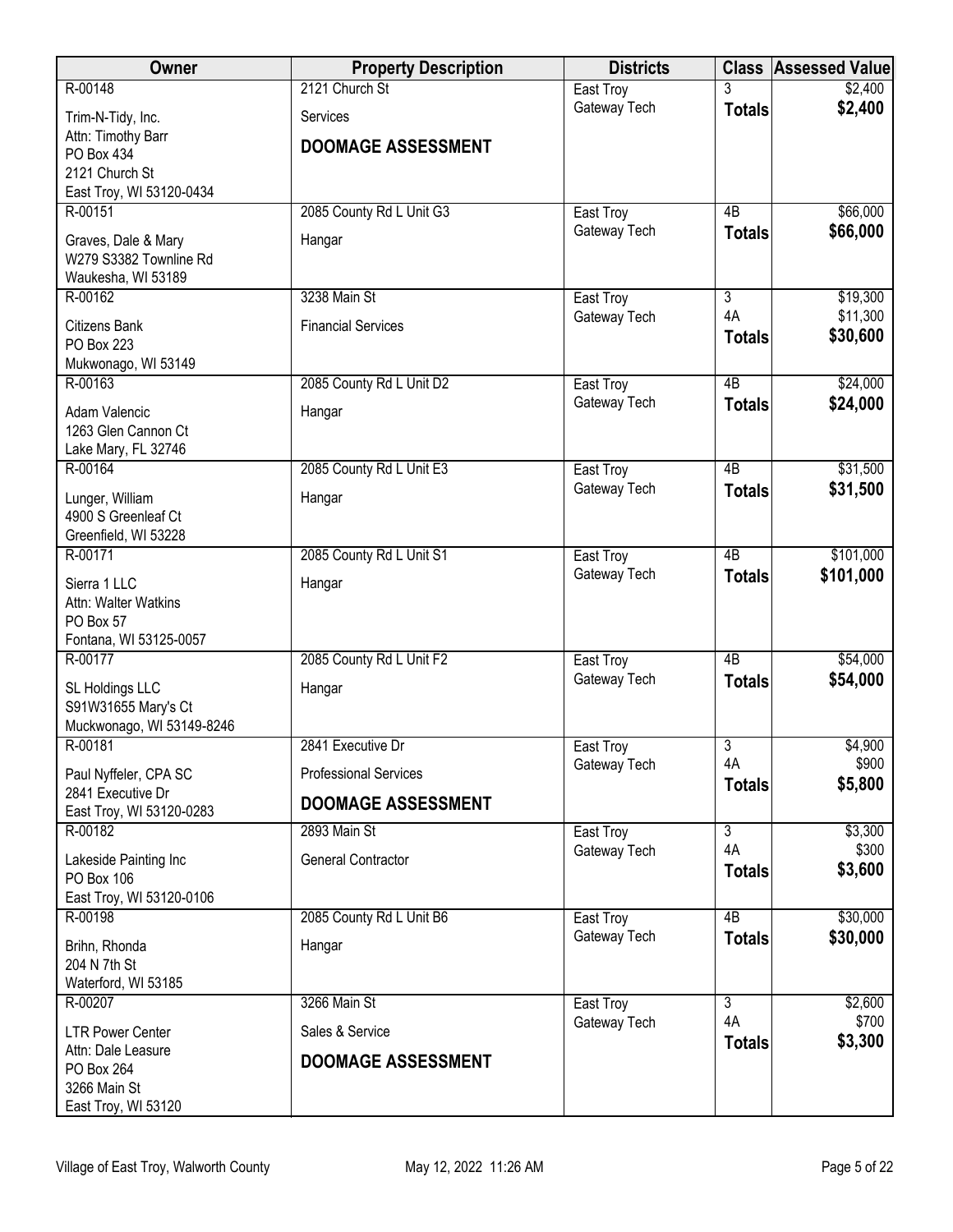| Owner                                                                                   | <b>Property Description</b> | <b>Districts</b>          | <b>Class</b>        | <b>Assessed Value</b> |
|-----------------------------------------------------------------------------------------|-----------------------------|---------------------------|---------------------|-----------------------|
| R-00210                                                                                 | 2085 County Rd L Unit I2    | East Troy                 | $\overline{AB}$     | \$57,000              |
| <b>WW Helicopters LLC</b><br>Attn: Lee Bleecker<br>W359 S1655 State Hwy 67              | Hangar                      | Gateway Tech              | <b>Totals</b>       | \$57,000              |
| Dousman, WI 53118                                                                       |                             |                           |                     |                       |
| R-00217                                                                                 | 2777 Woodview Ct            | East Troy<br>Gateway Tech | 4A                  | \$400<br>\$400        |
| Computer Help Button<br>Attn: Tracey Fridley<br>2777 Woodview Ct<br>East Troy, WI 53120 | Sales & Service             |                           | <b>Totals</b>       |                       |
| R-00228                                                                                 | (scattered)                 | East Troy                 | 4A                  | \$800                 |
| Amerigas Propane LP<br>PO Box 798<br>Valley Forge, PA 19482                             | Retail                      | Gateway Tech              | <b>Totals</b>       | \$800                 |
| R-00244                                                                                 | (scattered)                 | East Troy                 | $\overline{3}$      | \$4,000               |
| DirecTV LLC<br>Attn: Kroll, LLC<br>PO Box 2789<br>Addison, TX 75001                     | Satellite TV                | Gateway Tech              | <b>Totals</b>       | \$4,000               |
| R-00259                                                                                 | 2631 Corporate Cir          | East Troy                 | 3                   | \$25,400              |
| Modern Fence Technologies, Inc<br>2631 Corporate Cir<br>East Troy, WI 53120             | Wholesale                   | Gateway Tech              | 4A<br><b>Totals</b> | \$300<br>\$25,700     |
| R-00267                                                                                 | 2877 Main St                | East Troy                 | $\overline{3}$      | \$2,600               |
| Salon Reneu LLC<br>Attn: Jen Hougelin<br>PO Box 894<br>East Troy, WI 53120              | <b>Personal Services</b>    | Gateway Tech              | 4A<br><b>Totals</b> | \$300<br>\$2,900      |
| R-00269                                                                                 | 2085 County Rd L Unit D5    | East Troy                 | $\overline{AB}$     | \$31,500              |
| Sports Aviators LLC<br>Attn: Mike Olson<br>N4078 Petrie Rd<br>Elkhorn, WI 53121         | Hangar                      | Gateway Tech              | <b>Totals</b>       | \$31,500              |
| R-00270                                                                                 | 2085 County Rd L Unit C3    | East Troy                 | 4B                  | \$32,000              |
| Patterson, Don<br>533 Oakland Ave<br>Mukwonago, WI 53149                                | Hangar                      | Gateway Tech              | <b>Totals</b>       | \$32,000              |
| R-00287                                                                                 | 2085 County Rd L Unit E1    | East Troy                 | 4B                  | \$29,000              |
| Roeder, Gerald & Judy<br>18135 W Burleigh Rd<br>Brookfield, WI 53045-2549               | Hangar                      | Gateway Tech              | <b>Totals</b>       | \$29,000              |
| R-00289                                                                                 | 2098 Church St              | East Troy                 | $\overline{3}$      | \$2,400               |
| Edward D Jones & Co. LP<br>d.b.a. #21441<br>PO Box 66528<br>St Louis, MO 63166-6528     | <b>Financial Services</b>   | Gateway Tech              | 4A<br><b>Totals</b> | \$7,000<br>\$9,400    |
| R-00291                                                                                 | 2546 Main St                | East Troy                 | $\overline{3}$      | \$39,200              |
| First Citizens State Bank of East Troy                                                  | <b>Financial Services</b>   | Gateway Tech              | 4A<br><b>Totals</b> | \$1,900<br>\$41,100   |
| 207 W Main St<br>Whitewater, WI 53190                                                   | <b>DOOMAGE ASSESSMENT</b>   |                           |                     |                       |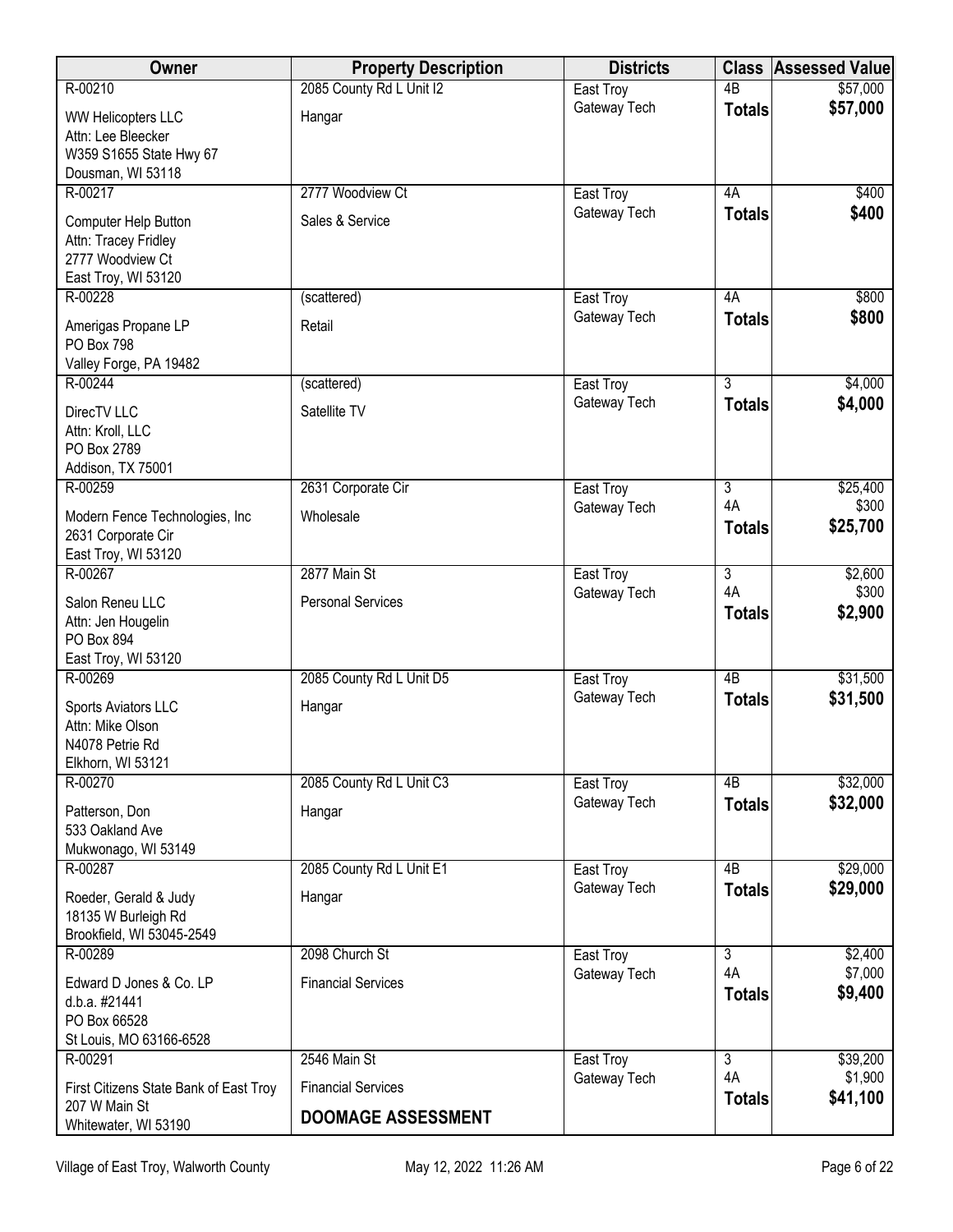| Owner                                              | <b>Property Description</b>            | <b>Districts</b>          | <b>Class</b>         | <b>Assessed Value</b> |
|----------------------------------------------------|----------------------------------------|---------------------------|----------------------|-----------------------|
| R-00294                                            | 2686 Main St Unit B                    | East Troy                 | 4A                   | \$1,500               |
| East Troy Bodyworks LLC                            | Automotive Sales & Services            | Gateway Tech              | <b>Totals</b>        | \$1,500               |
| Attn: Brad Heinz                                   | <b>DOOMAGE ASSESSMENT</b>              |                           |                      |                       |
| 2686B Main St                                      |                                        |                           |                      |                       |
| East Troy, WI 53120<br>R-00296                     | 2606 Main St                           | East Troy                 | $\overline{3}$       | \$2,200               |
|                                                    |                                        | Gateway Tech              | 4A                   | \$2,800               |
| Rhode's Towing & Repair - Sales, Inc<br>PO Box 695 | <b>Automotive Sales &amp; Services</b> |                           | <b>Totals</b>        | \$5,000               |
| East Troy, WI 53120-0695                           | <b>DOOMAGE ASSESSMENT</b>              |                           |                      |                       |
| R-00300                                            | 3161 Main St                           | East Troy                 | 3                    | \$1,600               |
| Christine Sullivan DC                              | Chiropractic                           | Gateway Tech              | 4A                   | \$100                 |
| PO Box 645                                         |                                        |                           | <b>Totals</b>        | \$1,700               |
| 3161 Main St                                       |                                        |                           |                      |                       |
| East Troy, WI 53120                                |                                        |                           |                      |                       |
| R-00302                                            | 2526 Main St Unit A                    | East Troy<br>Gateway Tech | $\overline{3}$<br>4A | \$1,600<br>\$1,800    |
| Pensec Inc                                         | Restaurant                             |                           | <b>Totals</b>        | \$3,400               |
| d.b.a. McDonald's<br>1492 W Mequon Rd              |                                        |                           |                      |                       |
| Mequon, WI 53092                                   |                                        |                           |                      |                       |
| R-00304                                            | 2720 Buell Dr                          | East Troy                 | 3                    | \$12,300              |
| O'Leary Plumbing & Heating Inc                     | General Contractor                     | Gateway Tech              | 4A                   | \$2,500               |
| 2720 Buell Dr                                      |                                        |                           | <b>Totals</b>        | \$14,800              |
| East Troy, WI 53120                                | <b>DOOMAGE ASSESSMENT</b>              |                           |                      |                       |
| R-00318                                            | 2018 Beulah Ave                        | East Troy                 | $\overline{3}$       | \$1,600               |
| East Troy Lumber                                   | Retail                                 | Gateway Tech              | <b>Totals</b>        | \$1,600               |
| PO Box 303                                         |                                        |                           |                      |                       |
| East Troy, WI 53120-0303<br>R-00320                | (scattered)                            | East Troy                 | 4A                   | \$3,200               |
|                                                    |                                        | Gateway Tech              | <b>Totals</b>        | \$3,200               |
| <b>DISH Network LLC</b>                            | Satellite TV                           |                           |                      |                       |
| PO Box 6623<br>Englewood, CO 80155                 |                                        |                           |                      |                       |
| R-00321                                            | 2678 Main St                           | East Troy                 | 3                    | \$13,300              |
| Najeras Inc                                        | Restaurant                             | Gateway Tech              | <b>Totals</b>        | \$13,300              |
| d.b.a. Genoa Pizza                                 |                                        |                           |                      |                       |
| 2678 Main St                                       |                                        |                           |                      |                       |
| East Troy, WI 53120                                |                                        |                           |                      |                       |
| R-00328                                            | 2085 County Rd L Unit G2               | East Troy                 | 4 <sub>B</sub>       | \$50,000              |
| Taber, Sharon                                      | Hangar                                 | Gateway Tech              | <b>Totals</b>        | \$50,000              |
| 2085 County Road L Unit G2                         |                                        |                           |                      |                       |
| East Troy, WI 53120-9777<br>R-00331                | 2085 County Rd L Unit J1               | East Troy                 | 4B                   | \$53,000              |
|                                                    |                                        | Gateway Tech              | <b>Totals</b>        | \$53,000              |
| Kamenar Service, LLC<br>S74W31375 Arbor Dr         | Hangar                                 |                           |                      |                       |
| Mukwonago, WI 53149-9388                           |                                        |                           |                      |                       |
| R-00332                                            | 2695 Main St                           | East Troy                 | $\overline{3}$       | \$13,900              |
| Estrada, Inc                                       | Restaurant                             | Gateway Tech              | 4A                   | \$2,100               |
| 2695 Main St                                       |                                        |                           | <b>Totals</b>        | \$16,000              |
| East Troy, WI 53120                                | <b>DOOMAGE ASSESSMENT</b>              |                           |                      |                       |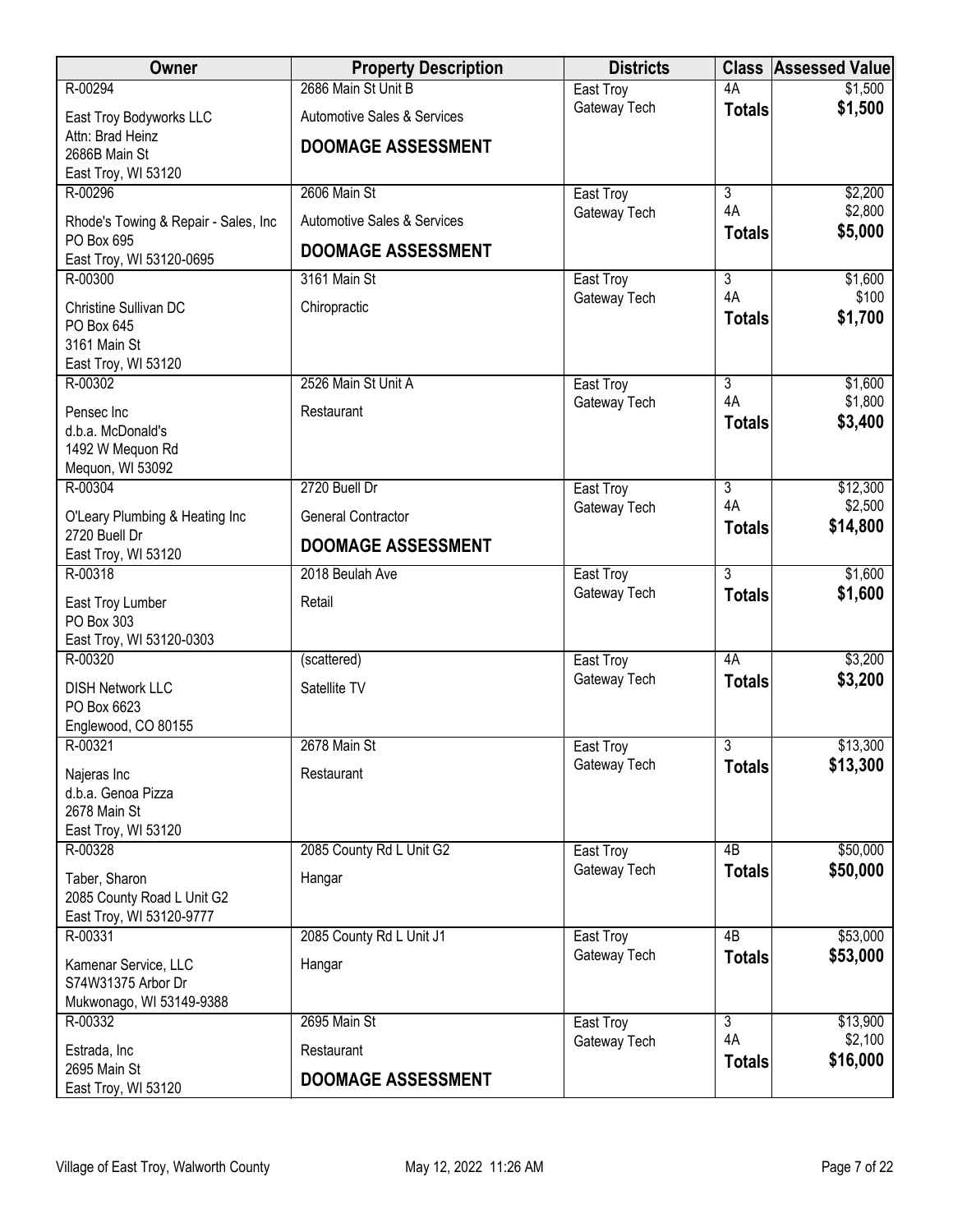| R-00344<br>3<br>East Troy<br>\$1,900<br>4A<br>\$900<br>Gateway Tech<br><b>Medical Service</b><br>Aurora Medical Group<br>\$2,800<br><b>Totals</b><br>Attn: C228: East Troy<br>PO Box 341880<br>Milwaukee, WI 53234-1880<br>3131 Main St<br>$\overline{3}$<br>\$36,200<br>R-00345<br>East Troy<br>\$36,200<br>Gateway Tech<br><b>Totals</b><br>Gus's Drive-in, Inc<br>Restaurant<br>Attn: Gus Athanasopoulos<br>PO Box 135<br>East Troy, WI 53120<br>R-00349<br>2085 County Rd L Unit S17<br>\$56,500<br>East Troy<br>$\overline{AB}$<br>Gateway Tech<br>\$56,500<br><b>Totals</b><br>Crossweave LLC<br>Hangar<br>Attn: Frederick Cross<br>4371 108th St<br>Franksville, WI 53126<br>R-00350<br>1946 Energy Dr Unit A<br>$\overline{3}$<br>\$101,700<br>East Troy<br>4A<br>\$500<br>Gateway Tech<br>C-Store<br>Road Ranger, LLC<br>\$102,200<br><b>Totals</b><br>1501 Woodfield Rd Ste 300S<br>Schaumburg, IL 60173<br>2085 County Rd L Unit BA-1<br>$\overline{AB}$<br>\$62,500<br>R-00354<br>East Troy<br>\$62,500<br>Gateway Tech<br><b>Totals</b><br>Schreib, John<br>Hangar<br>W604 Beech Rd<br>East Troy, WI 53120<br>2085 County Rd L Unit S18<br>$\overline{AB}$<br>\$63,000<br>R-00357<br>East Troy<br>\$63,000<br>Gateway Tech<br><b>Totals</b><br>Henry, Craig<br>Hangar<br>N8778 Sky Ln<br>East Troy, WI 53120-2415<br>2085 County Rd L Unit I3<br>$\overline{AB}$<br>\$68,000<br>R-00360<br>East Troy<br>\$68,000<br>Gateway Tech<br><b>Totals</b><br>Kozminski, Mike<br>Hangar<br>11527 7 1/2 Mile Rd<br>Caledonia, WI 53108-9528<br>\$33,000<br>R-00364<br>2085 County Rd L Unit E2<br>4B<br>East Troy<br>\$33,000<br>Gateway Tech<br><b>Totals</b><br>Voelz, Jeff<br>Hangar<br>N9235 S Shore Dr<br>East Troy, WI 53120<br>\$150,000<br>2085 County Rd L Unit S3<br>R-00366<br>4 <sub>B</sub><br>East Troy<br>Gateway Tech<br>\$150,000<br><b>Totals</b><br>Echo Tango Holdings, LLC<br>Hangar<br>Attn: Justin Rohrer<br>PO Box 225<br>East Troy, WI 53120<br>2085 County Rd L Unit S14<br>$\overline{AB}$<br>\$38,000<br>R-00367<br>East Troy<br>\$38,000<br>Gateway Tech<br><b>Totals</b> | Owner        | <b>Property Description</b> | <b>Districts</b> | <b>Class</b> | <b>Assessed Value</b> |
|-----------------------------------------------------------------------------------------------------------------------------------------------------------------------------------------------------------------------------------------------------------------------------------------------------------------------------------------------------------------------------------------------------------------------------------------------------------------------------------------------------------------------------------------------------------------------------------------------------------------------------------------------------------------------------------------------------------------------------------------------------------------------------------------------------------------------------------------------------------------------------------------------------------------------------------------------------------------------------------------------------------------------------------------------------------------------------------------------------------------------------------------------------------------------------------------------------------------------------------------------------------------------------------------------------------------------------------------------------------------------------------------------------------------------------------------------------------------------------------------------------------------------------------------------------------------------------------------------------------------------------------------------------------------------------------------------------------------------------------------------------------------------------------------------------------------------------------------------------------------------------------------------------------------------------------------------------------------------------------------------------------------------------------------------------------------------------------------------------------|--------------|-----------------------------|------------------|--------------|-----------------------|
|                                                                                                                                                                                                                                                                                                                                                                                                                                                                                                                                                                                                                                                                                                                                                                                                                                                                                                                                                                                                                                                                                                                                                                                                                                                                                                                                                                                                                                                                                                                                                                                                                                                                                                                                                                                                                                                                                                                                                                                                                                                                                                           |              | 2483 Corporate Cir          |                  |              |                       |
|                                                                                                                                                                                                                                                                                                                                                                                                                                                                                                                                                                                                                                                                                                                                                                                                                                                                                                                                                                                                                                                                                                                                                                                                                                                                                                                                                                                                                                                                                                                                                                                                                                                                                                                                                                                                                                                                                                                                                                                                                                                                                                           |              |                             |                  |              |                       |
|                                                                                                                                                                                                                                                                                                                                                                                                                                                                                                                                                                                                                                                                                                                                                                                                                                                                                                                                                                                                                                                                                                                                                                                                                                                                                                                                                                                                                                                                                                                                                                                                                                                                                                                                                                                                                                                                                                                                                                                                                                                                                                           |              |                             |                  |              |                       |
|                                                                                                                                                                                                                                                                                                                                                                                                                                                                                                                                                                                                                                                                                                                                                                                                                                                                                                                                                                                                                                                                                                                                                                                                                                                                                                                                                                                                                                                                                                                                                                                                                                                                                                                                                                                                                                                                                                                                                                                                                                                                                                           |              |                             |                  |              |                       |
|                                                                                                                                                                                                                                                                                                                                                                                                                                                                                                                                                                                                                                                                                                                                                                                                                                                                                                                                                                                                                                                                                                                                                                                                                                                                                                                                                                                                                                                                                                                                                                                                                                                                                                                                                                                                                                                                                                                                                                                                                                                                                                           |              |                             |                  |              |                       |
|                                                                                                                                                                                                                                                                                                                                                                                                                                                                                                                                                                                                                                                                                                                                                                                                                                                                                                                                                                                                                                                                                                                                                                                                                                                                                                                                                                                                                                                                                                                                                                                                                                                                                                                                                                                                                                                                                                                                                                                                                                                                                                           |              |                             |                  |              |                       |
|                                                                                                                                                                                                                                                                                                                                                                                                                                                                                                                                                                                                                                                                                                                                                                                                                                                                                                                                                                                                                                                                                                                                                                                                                                                                                                                                                                                                                                                                                                                                                                                                                                                                                                                                                                                                                                                                                                                                                                                                                                                                                                           |              |                             |                  |              |                       |
|                                                                                                                                                                                                                                                                                                                                                                                                                                                                                                                                                                                                                                                                                                                                                                                                                                                                                                                                                                                                                                                                                                                                                                                                                                                                                                                                                                                                                                                                                                                                                                                                                                                                                                                                                                                                                                                                                                                                                                                                                                                                                                           |              |                             |                  |              |                       |
|                                                                                                                                                                                                                                                                                                                                                                                                                                                                                                                                                                                                                                                                                                                                                                                                                                                                                                                                                                                                                                                                                                                                                                                                                                                                                                                                                                                                                                                                                                                                                                                                                                                                                                                                                                                                                                                                                                                                                                                                                                                                                                           |              |                             |                  |              |                       |
|                                                                                                                                                                                                                                                                                                                                                                                                                                                                                                                                                                                                                                                                                                                                                                                                                                                                                                                                                                                                                                                                                                                                                                                                                                                                                                                                                                                                                                                                                                                                                                                                                                                                                                                                                                                                                                                                                                                                                                                                                                                                                                           |              |                             |                  |              |                       |
|                                                                                                                                                                                                                                                                                                                                                                                                                                                                                                                                                                                                                                                                                                                                                                                                                                                                                                                                                                                                                                                                                                                                                                                                                                                                                                                                                                                                                                                                                                                                                                                                                                                                                                                                                                                                                                                                                                                                                                                                                                                                                                           |              |                             |                  |              |                       |
|                                                                                                                                                                                                                                                                                                                                                                                                                                                                                                                                                                                                                                                                                                                                                                                                                                                                                                                                                                                                                                                                                                                                                                                                                                                                                                                                                                                                                                                                                                                                                                                                                                                                                                                                                                                                                                                                                                                                                                                                                                                                                                           |              |                             |                  |              |                       |
|                                                                                                                                                                                                                                                                                                                                                                                                                                                                                                                                                                                                                                                                                                                                                                                                                                                                                                                                                                                                                                                                                                                                                                                                                                                                                                                                                                                                                                                                                                                                                                                                                                                                                                                                                                                                                                                                                                                                                                                                                                                                                                           |              |                             |                  |              |                       |
|                                                                                                                                                                                                                                                                                                                                                                                                                                                                                                                                                                                                                                                                                                                                                                                                                                                                                                                                                                                                                                                                                                                                                                                                                                                                                                                                                                                                                                                                                                                                                                                                                                                                                                                                                                                                                                                                                                                                                                                                                                                                                                           |              |                             |                  |              |                       |
|                                                                                                                                                                                                                                                                                                                                                                                                                                                                                                                                                                                                                                                                                                                                                                                                                                                                                                                                                                                                                                                                                                                                                                                                                                                                                                                                                                                                                                                                                                                                                                                                                                                                                                                                                                                                                                                                                                                                                                                                                                                                                                           |              |                             |                  |              |                       |
|                                                                                                                                                                                                                                                                                                                                                                                                                                                                                                                                                                                                                                                                                                                                                                                                                                                                                                                                                                                                                                                                                                                                                                                                                                                                                                                                                                                                                                                                                                                                                                                                                                                                                                                                                                                                                                                                                                                                                                                                                                                                                                           |              |                             |                  |              |                       |
|                                                                                                                                                                                                                                                                                                                                                                                                                                                                                                                                                                                                                                                                                                                                                                                                                                                                                                                                                                                                                                                                                                                                                                                                                                                                                                                                                                                                                                                                                                                                                                                                                                                                                                                                                                                                                                                                                                                                                                                                                                                                                                           |              |                             |                  |              |                       |
|                                                                                                                                                                                                                                                                                                                                                                                                                                                                                                                                                                                                                                                                                                                                                                                                                                                                                                                                                                                                                                                                                                                                                                                                                                                                                                                                                                                                                                                                                                                                                                                                                                                                                                                                                                                                                                                                                                                                                                                                                                                                                                           |              |                             |                  |              |                       |
|                                                                                                                                                                                                                                                                                                                                                                                                                                                                                                                                                                                                                                                                                                                                                                                                                                                                                                                                                                                                                                                                                                                                                                                                                                                                                                                                                                                                                                                                                                                                                                                                                                                                                                                                                                                                                                                                                                                                                                                                                                                                                                           |              |                             |                  |              |                       |
|                                                                                                                                                                                                                                                                                                                                                                                                                                                                                                                                                                                                                                                                                                                                                                                                                                                                                                                                                                                                                                                                                                                                                                                                                                                                                                                                                                                                                                                                                                                                                                                                                                                                                                                                                                                                                                                                                                                                                                                                                                                                                                           |              |                             |                  |              |                       |
|                                                                                                                                                                                                                                                                                                                                                                                                                                                                                                                                                                                                                                                                                                                                                                                                                                                                                                                                                                                                                                                                                                                                                                                                                                                                                                                                                                                                                                                                                                                                                                                                                                                                                                                                                                                                                                                                                                                                                                                                                                                                                                           |              |                             |                  |              |                       |
|                                                                                                                                                                                                                                                                                                                                                                                                                                                                                                                                                                                                                                                                                                                                                                                                                                                                                                                                                                                                                                                                                                                                                                                                                                                                                                                                                                                                                                                                                                                                                                                                                                                                                                                                                                                                                                                                                                                                                                                                                                                                                                           |              |                             |                  |              |                       |
|                                                                                                                                                                                                                                                                                                                                                                                                                                                                                                                                                                                                                                                                                                                                                                                                                                                                                                                                                                                                                                                                                                                                                                                                                                                                                                                                                                                                                                                                                                                                                                                                                                                                                                                                                                                                                                                                                                                                                                                                                                                                                                           |              |                             |                  |              |                       |
|                                                                                                                                                                                                                                                                                                                                                                                                                                                                                                                                                                                                                                                                                                                                                                                                                                                                                                                                                                                                                                                                                                                                                                                                                                                                                                                                                                                                                                                                                                                                                                                                                                                                                                                                                                                                                                                                                                                                                                                                                                                                                                           |              |                             |                  |              |                       |
|                                                                                                                                                                                                                                                                                                                                                                                                                                                                                                                                                                                                                                                                                                                                                                                                                                                                                                                                                                                                                                                                                                                                                                                                                                                                                                                                                                                                                                                                                                                                                                                                                                                                                                                                                                                                                                                                                                                                                                                                                                                                                                           |              |                             |                  |              |                       |
|                                                                                                                                                                                                                                                                                                                                                                                                                                                                                                                                                                                                                                                                                                                                                                                                                                                                                                                                                                                                                                                                                                                                                                                                                                                                                                                                                                                                                                                                                                                                                                                                                                                                                                                                                                                                                                                                                                                                                                                                                                                                                                           |              |                             |                  |              |                       |
|                                                                                                                                                                                                                                                                                                                                                                                                                                                                                                                                                                                                                                                                                                                                                                                                                                                                                                                                                                                                                                                                                                                                                                                                                                                                                                                                                                                                                                                                                                                                                                                                                                                                                                                                                                                                                                                                                                                                                                                                                                                                                                           |              |                             |                  |              |                       |
|                                                                                                                                                                                                                                                                                                                                                                                                                                                                                                                                                                                                                                                                                                                                                                                                                                                                                                                                                                                                                                                                                                                                                                                                                                                                                                                                                                                                                                                                                                                                                                                                                                                                                                                                                                                                                                                                                                                                                                                                                                                                                                           |              |                             |                  |              |                       |
|                                                                                                                                                                                                                                                                                                                                                                                                                                                                                                                                                                                                                                                                                                                                                                                                                                                                                                                                                                                                                                                                                                                                                                                                                                                                                                                                                                                                                                                                                                                                                                                                                                                                                                                                                                                                                                                                                                                                                                                                                                                                                                           |              |                             |                  |              |                       |
|                                                                                                                                                                                                                                                                                                                                                                                                                                                                                                                                                                                                                                                                                                                                                                                                                                                                                                                                                                                                                                                                                                                                                                                                                                                                                                                                                                                                                                                                                                                                                                                                                                                                                                                                                                                                                                                                                                                                                                                                                                                                                                           |              |                             |                  |              |                       |
|                                                                                                                                                                                                                                                                                                                                                                                                                                                                                                                                                                                                                                                                                                                                                                                                                                                                                                                                                                                                                                                                                                                                                                                                                                                                                                                                                                                                                                                                                                                                                                                                                                                                                                                                                                                                                                                                                                                                                                                                                                                                                                           |              |                             |                  |              |                       |
|                                                                                                                                                                                                                                                                                                                                                                                                                                                                                                                                                                                                                                                                                                                                                                                                                                                                                                                                                                                                                                                                                                                                                                                                                                                                                                                                                                                                                                                                                                                                                                                                                                                                                                                                                                                                                                                                                                                                                                                                                                                                                                           |              |                             |                  |              |                       |
|                                                                                                                                                                                                                                                                                                                                                                                                                                                                                                                                                                                                                                                                                                                                                                                                                                                                                                                                                                                                                                                                                                                                                                                                                                                                                                                                                                                                                                                                                                                                                                                                                                                                                                                                                                                                                                                                                                                                                                                                                                                                                                           |              |                             |                  |              |                       |
|                                                                                                                                                                                                                                                                                                                                                                                                                                                                                                                                                                                                                                                                                                                                                                                                                                                                                                                                                                                                                                                                                                                                                                                                                                                                                                                                                                                                                                                                                                                                                                                                                                                                                                                                                                                                                                                                                                                                                                                                                                                                                                           |              |                             |                  |              |                       |
|                                                                                                                                                                                                                                                                                                                                                                                                                                                                                                                                                                                                                                                                                                                                                                                                                                                                                                                                                                                                                                                                                                                                                                                                                                                                                                                                                                                                                                                                                                                                                                                                                                                                                                                                                                                                                                                                                                                                                                                                                                                                                                           |              |                             |                  |              |                       |
|                                                                                                                                                                                                                                                                                                                                                                                                                                                                                                                                                                                                                                                                                                                                                                                                                                                                                                                                                                                                                                                                                                                                                                                                                                                                                                                                                                                                                                                                                                                                                                                                                                                                                                                                                                                                                                                                                                                                                                                                                                                                                                           |              |                             |                  |              |                       |
|                                                                                                                                                                                                                                                                                                                                                                                                                                                                                                                                                                                                                                                                                                                                                                                                                                                                                                                                                                                                                                                                                                                                                                                                                                                                                                                                                                                                                                                                                                                                                                                                                                                                                                                                                                                                                                                                                                                                                                                                                                                                                                           |              |                             |                  |              |                       |
|                                                                                                                                                                                                                                                                                                                                                                                                                                                                                                                                                                                                                                                                                                                                                                                                                                                                                                                                                                                                                                                                                                                                                                                                                                                                                                                                                                                                                                                                                                                                                                                                                                                                                                                                                                                                                                                                                                                                                                                                                                                                                                           |              |                             |                  |              |                       |
|                                                                                                                                                                                                                                                                                                                                                                                                                                                                                                                                                                                                                                                                                                                                                                                                                                                                                                                                                                                                                                                                                                                                                                                                                                                                                                                                                                                                                                                                                                                                                                                                                                                                                                                                                                                                                                                                                                                                                                                                                                                                                                           |              |                             |                  |              |                       |
|                                                                                                                                                                                                                                                                                                                                                                                                                                                                                                                                                                                                                                                                                                                                                                                                                                                                                                                                                                                                                                                                                                                                                                                                                                                                                                                                                                                                                                                                                                                                                                                                                                                                                                                                                                                                                                                                                                                                                                                                                                                                                                           |              |                             |                  |              |                       |
|                                                                                                                                                                                                                                                                                                                                                                                                                                                                                                                                                                                                                                                                                                                                                                                                                                                                                                                                                                                                                                                                                                                                                                                                                                                                                                                                                                                                                                                                                                                                                                                                                                                                                                                                                                                                                                                                                                                                                                                                                                                                                                           | Butler, Russ | Hangar                      |                  |              |                       |
| 303 Bay Pointe Dr<br>Rockwood, TN 37854-4787                                                                                                                                                                                                                                                                                                                                                                                                                                                                                                                                                                                                                                                                                                                                                                                                                                                                                                                                                                                                                                                                                                                                                                                                                                                                                                                                                                                                                                                                                                                                                                                                                                                                                                                                                                                                                                                                                                                                                                                                                                                              |              |                             |                  |              |                       |
| \$88,500<br>R-00368<br>2085 County Rd L Unit S15<br>4B<br>East Troy                                                                                                                                                                                                                                                                                                                                                                                                                                                                                                                                                                                                                                                                                                                                                                                                                                                                                                                                                                                                                                                                                                                                                                                                                                                                                                                                                                                                                                                                                                                                                                                                                                                                                                                                                                                                                                                                                                                                                                                                                                       |              |                             |                  |              |                       |
| \$88,500<br>Gateway Tech<br><b>Totals</b>                                                                                                                                                                                                                                                                                                                                                                                                                                                                                                                                                                                                                                                                                                                                                                                                                                                                                                                                                                                                                                                                                                                                                                                                                                                                                                                                                                                                                                                                                                                                                                                                                                                                                                                                                                                                                                                                                                                                                                                                                                                                 |              |                             |                  |              |                       |
| Kim Weckerly LLC<br>Hangar<br>2083 County Road L Unit S-15                                                                                                                                                                                                                                                                                                                                                                                                                                                                                                                                                                                                                                                                                                                                                                                                                                                                                                                                                                                                                                                                                                                                                                                                                                                                                                                                                                                                                                                                                                                                                                                                                                                                                                                                                                                                                                                                                                                                                                                                                                                |              |                             |                  |              |                       |
| East Troy, WI 53120                                                                                                                                                                                                                                                                                                                                                                                                                                                                                                                                                                                                                                                                                                                                                                                                                                                                                                                                                                                                                                                                                                                                                                                                                                                                                                                                                                                                                                                                                                                                                                                                                                                                                                                                                                                                                                                                                                                                                                                                                                                                                       |              |                             |                  |              |                       |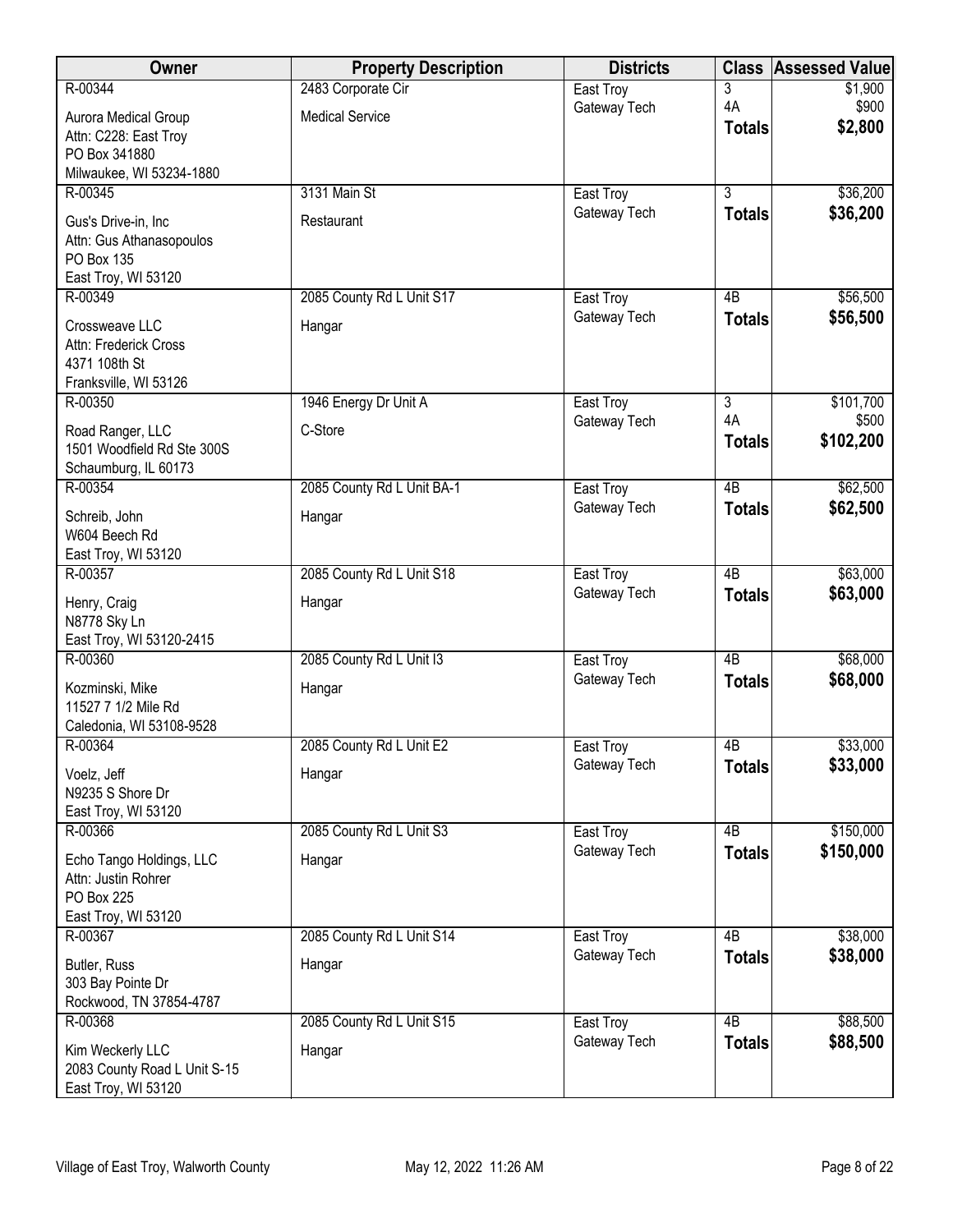| Owner                                          | <b>Property Description</b>            | <b>Districts</b>          |                      | <b>Class Assessed Value</b> |
|------------------------------------------------|----------------------------------------|---------------------------|----------------------|-----------------------------|
| R-00369                                        | 1946 Energy Dr Unit A                  | East Troy                 | 3                    | \$4,000                     |
| Road Ranger, LLC                               | Restaurant                             | Gateway Tech              | 4A<br><b>Totals</b>  | \$200<br>\$4,200            |
| d.b.a. Subway<br>1501 Woodfield Rd Ste 300S    |                                        |                           |                      |                             |
| Schaumburg, IL 60173                           |                                        |                           |                      |                             |
| R-00373                                        | 2085 County Rd L Unit S19              | East Troy                 | 4B                   | \$61,000                    |
| Scholtz, Ted                                   | Hangar                                 | Gateway Tech              | <b>Totals</b>        | \$61,000                    |
| 27124 S Elm Ln                                 |                                        |                           |                      |                             |
| Wind Lake, WI 53185                            |                                        |                           |                      |                             |
| R-00379                                        | 2085 County Rd L Unit S8               | East Troy                 | 4B                   | \$65,500                    |
| Thomas, James                                  | Hangar                                 | Gateway Tech              | <b>Totals</b>        | \$65,500                    |
| W4920 Mallard Dr                               |                                        |                           |                      |                             |
| Elkorn, WI 53121-2783<br>R-00381               | 2085 County Rd L Unit S9               | East Troy                 | 4B                   | \$75,000                    |
|                                                |                                        | Gateway Tech              | <b>Totals</b>        | \$75,000                    |
| Wilber, Gene<br>S102 W34573 Lower Clark Pkwy   | Hangar                                 |                           |                      |                             |
| Eagle, WI 53119                                |                                        |                           |                      |                             |
| R-00384                                        | 2085 County Rd L Unit S11              | East Troy                 | 4B                   | \$41,000                    |
| Zembinski, Robert                              | Hangar                                 | Gateway Tech              | <b>Totals</b>        | \$41,000                    |
| 1840 W Lone Oak                                |                                        |                           |                      |                             |
| Brookfield, WI 53045                           |                                        |                           |                      |                             |
| R-00388                                        | 3109 Main St Unit B                    | East Troy                 | $\overline{3}$<br>4A | \$3,000<br>\$400            |
| Care More Performance                          | <b>Automotive Sales &amp; Services</b> | Gateway Tech              | <b>Totals</b>        | \$3,400                     |
| N6472 Woodride Dr<br>Elkhorn, WI 53121         | <b>DOOMAGE ASSESSMENT</b>              |                           |                      |                             |
| R-00390                                        | 2541 Main St Unit A                    | East Troy                 | $\overline{3}$       | \$18,400                    |
| <b>Citizens Bank</b>                           | <b>Financial Services</b>              | Gateway Tech              | 4A                   | \$500                       |
| <b>PO Box 223</b>                              |                                        |                           | <b>Totals</b>        | \$18,900                    |
| Mukwanago, WI 53149                            |                                        |                           | $\overline{3}$       |                             |
| R-00391                                        | 2541 Main St Unit H                    | East Troy<br>Gateway Tech | <b>Totals</b>        | \$500<br>\$500              |
| The Coca-Cola Company                          | Wholesale                              |                           |                      |                             |
| Attn: Property Tax Dept., Nat-8<br>PO Box 1734 |                                        |                           |                      |                             |
| Atlanta, GA 30301                              |                                        |                           |                      |                             |
| R-00393                                        | 2085 County Rd L Unit S16              | East Troy                 | 4B                   | \$99,500                    |
| Matthews Properties LLC                        | Hangar                                 | Gateway Tech              | <b>Totals</b>        | \$99,500                    |
| Attn: Daryl Mathews                            |                                        |                           |                      |                             |
| Hangar S-16<br>PO Box 408                      |                                        |                           |                      |                             |
| Elkhorn, WI 53121-0408                         |                                        |                           |                      |                             |
| R-00394                                        | 2579 North St                          | East Troy                 | $\overline{3}$       | \$25,700                    |
| Dolgencorp, LLC                                | Retail                                 | Gateway Tech              | 4A                   | \$3,400                     |
| d.b.a. Dollar General #10921                   |                                        |                           | <b>Totals</b>        | \$29,100                    |
| Attn: Corporate Tax Consulting                 |                                        |                           |                      |                             |
| PO Box 503410                                  |                                        |                           |                      |                             |
| Indianapolis, IN 46256-3410                    |                                        |                           |                      |                             |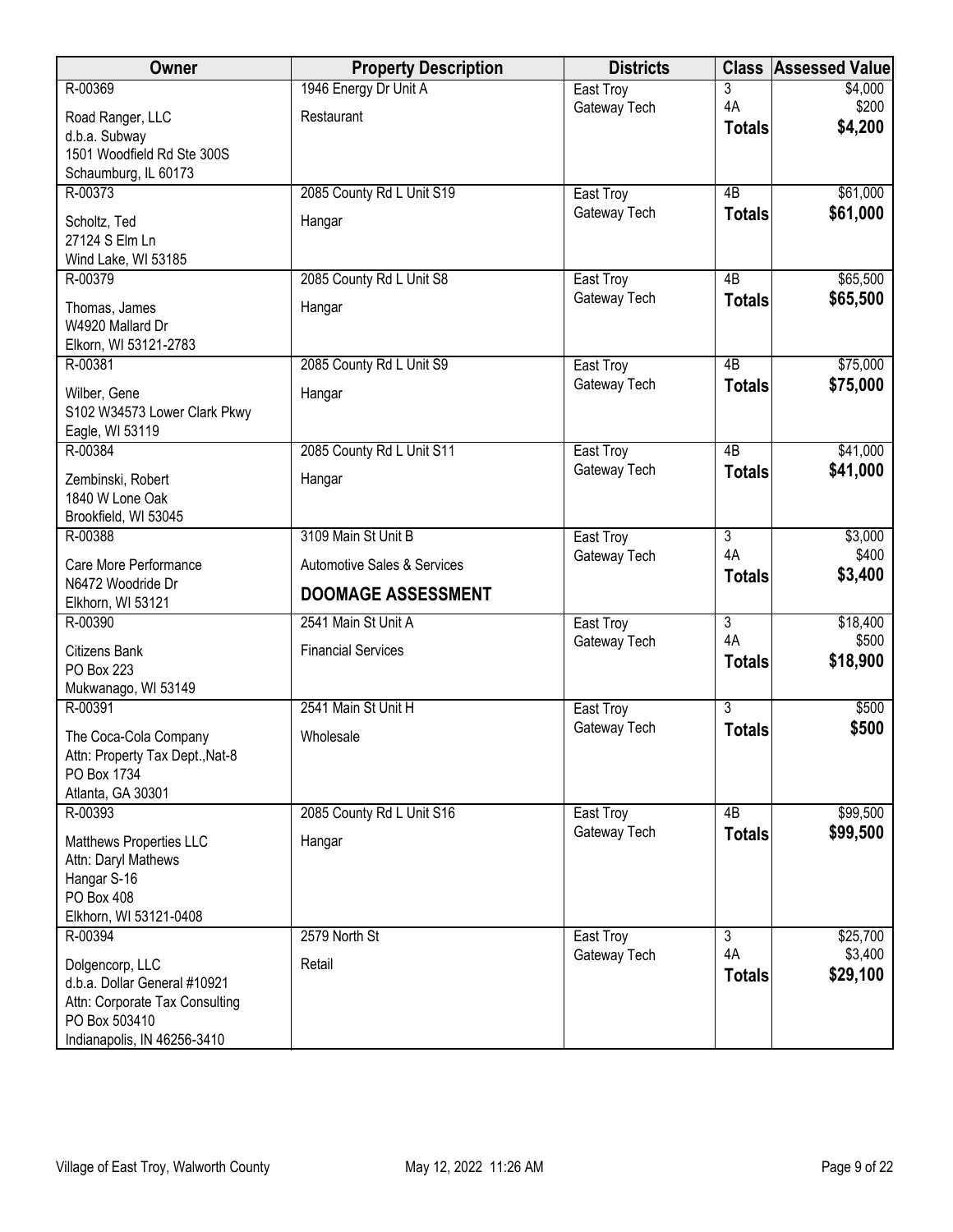| Owner                                            | <b>Property Description</b>  | <b>Districts</b>          | <b>Class</b>         | <b>Assessed Value</b>  |
|--------------------------------------------------|------------------------------|---------------------------|----------------------|------------------------|
| R-00395                                          | 2097 Division St             | East Troy                 | 3                    | \$8,200                |
| Roettgers Company Inc                            | C-Store                      | Gateway Tech              | 4A<br><b>Totals</b>  | \$300<br>\$8,500       |
| d.b.a. Mobil on the Square                       |                              |                           |                      |                        |
| 5169 N 37th St<br>Milwaukee, WI 53209-5333       |                              |                           |                      |                        |
| R-00400                                          | 2085 County Rd L Unit S7     | East Troy                 | 4B                   | \$44,000               |
| Green II, Theo                                   | Hangar                       | Gateway Tech              | <b>Totals</b>        | \$44,000               |
| 5811 W Cascade Dr                                |                              |                           |                      |                        |
| Franklin, WI 53132                               |                              |                           |                      |                        |
| R-00405                                          | 2085 County Rd L Unit S5     | East Troy                 | 4B                   | \$95,500               |
| Tromblay, William                                | Hangar                       | Gateway Tech              | <b>Totals</b>        | \$95,500               |
| W272 S8755 Hillview Dr                           |                              |                           |                      |                        |
| Mukwonago, WI 53149                              |                              |                           |                      |                        |
| R-00418                                          | 2085 County Rd L Unit S21    | East Troy<br>Gateway Tech | $\overline{AB}$      | \$127,000<br>\$127,000 |
| Washburn, Robert & Krogstad, Bruce               | Hangar                       |                           | <b>Totals</b>        |                        |
| 6025 S 6th St<br>Milwaukee, WI 53221             |                              |                           |                      |                        |
| R-00431                                          | 2087 Division St             | East Troy                 | 3                    | \$3,200                |
|                                                  | Retail                       | Gateway Tech              | 4A                   | \$400                  |
| Zinn's Merchantile, LLC<br>Attn: Lori Ann Domzil |                              |                           | <b>Totals</b>        | \$3,600                |
| PO Box 3                                         |                              |                           |                      |                        |
| East Troy, WI 53120                              |                              |                           |                      |                        |
| R-00439                                          | 2887 Main St                 | East Troy                 | 3                    | \$2,400                |
| RE - Integrity, Inc                              | Real Estate Broker           | Gateway Tech              | 4A                   | \$12,300               |
| d.b.a. Realty Executives Integrity               |                              |                           | <b>Totals</b>        | \$14,700               |
| 2887 Main St                                     |                              |                           |                      |                        |
| East Troy, WI 53120<br>R-00446                   | 2085 County Rd L Unit S12    | East Troy                 | $\overline{AB}$      | \$71,500               |
|                                                  |                              | Gateway Tech              | <b>Totals</b>        | \$71,500               |
| Mathews Properties, LLC                          | Hangar                       |                           |                      |                        |
| PO Box 408<br>Elkhorn, WI 53121-0000             |                              |                           |                      |                        |
| R-00453                                          | 2847 Buell Dr Unit B         | East Troy                 | 3                    | \$5,200                |
| David Hudec Law Office                           | <b>Professional Services</b> | Gateway Tech              | 4A                   | \$700                  |
| PO Box 287                                       |                              |                           | <b>Totals</b>        | \$5,900                |
| 2847B Buell Dr                                   | <b>DOOMAGE ASSESSMENT</b>    |                           |                      |                        |
| East Troy, WI 53120-0287                         |                              |                           |                      |                        |
| R-00461                                          | 2010 Church St               | East Troy                 | $\overline{3}$<br>4A | \$600<br>\$100         |
| McPherson Concrete                               | Construction                 | Gateway Tech              | <b>Totals</b>        | \$700                  |
| 2010 Church St                                   |                              |                           |                      |                        |
| PO Box 663<br>East Troy, WI 53120                |                              |                           |                      |                        |
| R-00465                                          | 2085 County Rd L Unit S10    | East Troy                 | 4B                   | \$65,000               |
|                                                  |                              | Gateway Tech              | <b>Totals</b>        | \$65,000               |
| Read, William<br>Attn: Mr Building Co LLC        | Hangar                       |                           |                      |                        |
| PO Box 181                                       |                              |                           |                      |                        |
| Lyons, WI 53148                                  |                              |                           |                      |                        |
| R-00467                                          | 2085 County Rd L Unit F1     | East Troy                 | 4B                   | \$53,000               |
| Snodgrass, Peter                                 | Hangar                       | Gateway Tech              | <b>Totals</b>        | \$53,000               |
| 13816 W Forest Dr                                |                              |                           |                      |                        |
| New Berlin, WI 53151                             |                              |                           |                      |                        |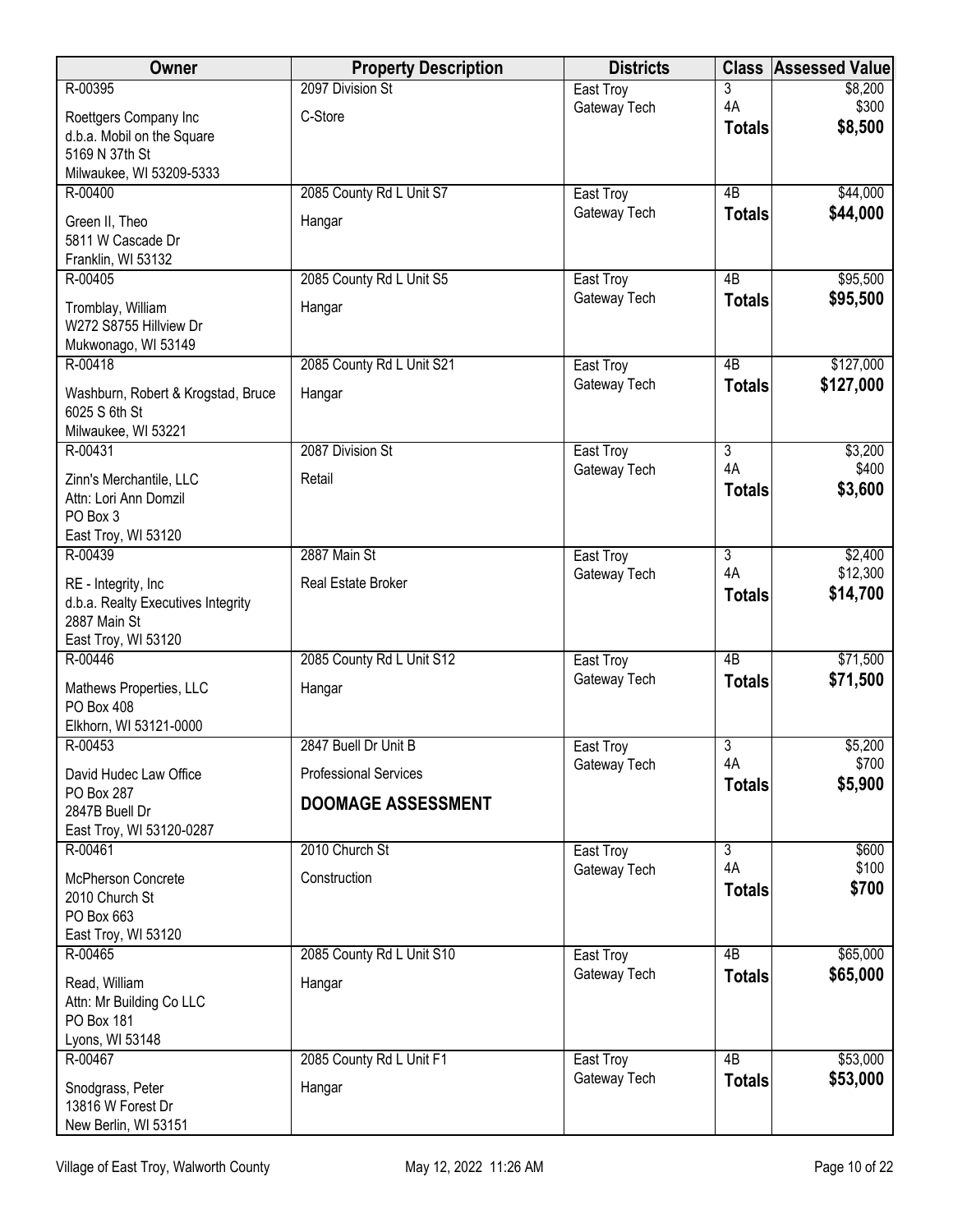| Owner                                               | <b>Property Description</b> | <b>Districts</b>          |                     | <b>Class Assessed Value</b> |
|-----------------------------------------------------|-----------------------------|---------------------------|---------------------|-----------------------------|
| R-00468                                             | 2085 County Rd L Unit S20   | East Troy                 | $\overline{AB}$     | \$121,000                   |
| Klein, Joel                                         | Hangar                      | Gateway Tech              | <b>Totals</b>       | \$121,000                   |
| 8545 Kearney Rd                                     |                             |                           |                     |                             |
| Downers Grove, IL 60516                             |                             |                           |                     |                             |
| R-00472                                             | 3278 Main St Unit B         | East Troy<br>Gateway Tech | $\overline{3}$      | \$17,600<br>\$17,600        |
| <b>US Bank National Association</b>                 | Leasing                     |                           | <b>Totals</b>       |                             |
| 1310 Madrid St Ste 100                              |                             |                           |                     |                             |
| Marshall, MN 56258<br>R-00476                       | 2021 Beulah Ave             | East Troy                 | 3                   | \$4,600                     |
|                                                     |                             | Gateway Tech              | 4A                  | \$38,300                    |
| Allan Integrated Control Systems, Inc<br>PO Box 888 | Assembly                    |                           | <b>Totals</b>       | \$42,900                    |
| 2021 Beulah Ave                                     |                             |                           |                     |                             |
| East Troy, WI 53120-0888                            |                             |                           |                     |                             |
| R-00479                                             | 2541 Main St Unit F         | East Troy                 | $\overline{3}$      | \$2,300                     |
| <b>Bright Beginnings Day Care LLC</b>               | Child Care                  | Gateway Tech              | 4A                  | \$3,600                     |
| PO Box 383                                          |                             |                           | <b>Totals</b>       | \$5,900                     |
| Mukwonago, WI 53149-0383                            |                             |                           |                     |                             |
| R-00501                                             | 2085 County Rd L Unit S6    | East Troy                 | 4B                  | \$59,500                    |
| Overlien, Wayne                                     | Hangar                      | Gateway Tech              | <b>Totals</b>       | \$59,500                    |
| S67 W22650 National Ave                             |                             |                           |                     |                             |
| Big Bend, WI 53103                                  |                             |                           |                     |                             |
| R-00504                                             | 3238 Main St                | East Troy<br>Gateway Tech | 4A<br><b>Totals</b> | \$300<br>\$300              |
| Redbox Automated Retail LLC                         | DVDs/Games                  |                           |                     |                             |
| PO Box 72210<br>Phoenix, AZ 85050                   |                             |                           |                     |                             |
| R-00507                                             | 2079 Division St            | East Troy                 | $\overline{3}$      | \$9,000                     |
|                                                     |                             | Gateway Tech              | <b>Totals</b>       | \$9,000                     |
| Three Taps Saloon LLC<br>d.b.a. Sammy's Place       | Bar                         |                           |                     |                             |
| 1865 Ridge Dr                                       | <b>DOOMAGE ASSESSMENT</b>   |                           |                     |                             |
| East Troy, WI 53120                                 |                             |                           |                     |                             |
| R-00508                                             | 3224 Main St                | East Troy                 | 3                   | \$300                       |
| <b>Balancing Life LLC</b>                           | Fitness                     | Gateway Tech              | 4A<br><b>Totals</b> | \$8,100<br>\$8,400          |
| d.b.a. East Troy Snap Fitness                       | <b>DOOMAGE ASSESSMENT</b>   |                           |                     |                             |
| W4834 Leins Mill Rd                                 |                             |                           |                     |                             |
| East Troy, WI 53120<br>R-00521                      | 2485 Corporate Cir Unit 2   | East Troy                 | 3                   | \$9,500                     |
| Cytophil LLC                                        | Orthopedic/Dental Products  | Gateway Tech              | 4A                  | \$157,600                   |
| 2485 Corporate Cir #2                               |                             |                           | <b>Totals</b>       | \$167,100                   |
| East Troy, WI 53120                                 | <b>DOOMAGE ASSESSMENT</b>   |                           |                     |                             |
| R-00525                                             | 3278 Main St Unit D         | East Troy                 | 3                   | \$500                       |
| East Troy Acupuncture LLC                           | <b>Medical Service</b>      | Gateway Tech              | 4A                  | \$300<br>\$800              |
| PO Box 885                                          |                             |                           | <b>Totals</b>       |                             |
| East Troy, WI 53120                                 |                             |                           |                     |                             |
| R-00528                                             | 2085 County Rd L Unit H1    | East Troy<br>Gateway Tech | 4B<br><b>Totals</b> | \$139,000<br>\$139,000      |
| SS Air LLC                                          | Hangar                      |                           |                     |                             |
| PO Box 601<br>East Troy, WI 53120-0601              |                             |                           |                     |                             |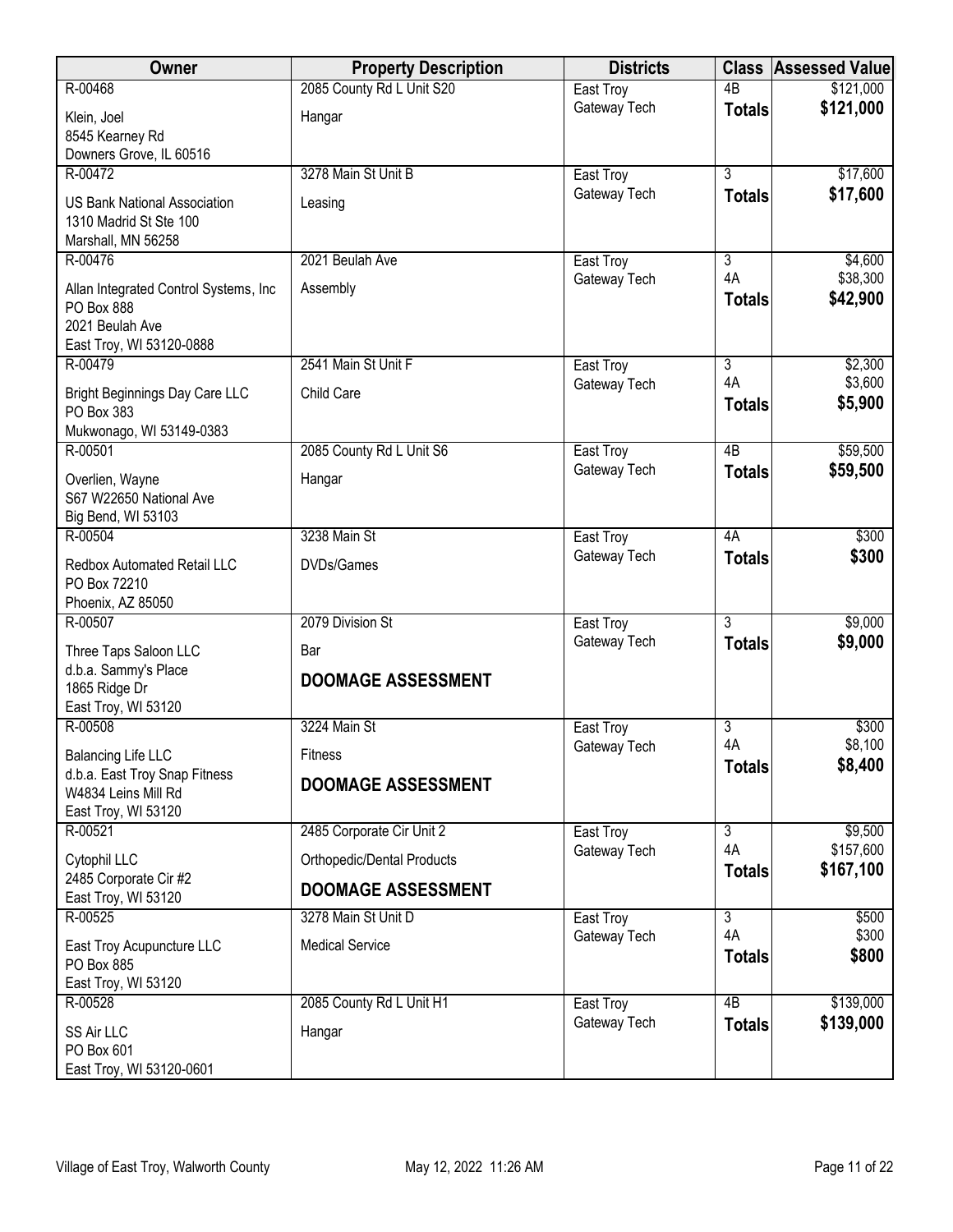| <b>Owner</b>                                                                                            | <b>Property Description</b>             | <b>Districts</b> |                     | <b>Class Assessed Value</b> |
|---------------------------------------------------------------------------------------------------------|-----------------------------------------|------------------|---------------------|-----------------------------|
| R-00536                                                                                                 | 2085 County Rd L Unit B3                | East Troy        | 4B                  | \$20,000                    |
| Nelson, Nick<br>W232 S6930 Millbrook Cr<br>Big Bend, WI 53103                                           | Hangar                                  | Gateway Tech     | <b>Totals</b>       | \$20,000                    |
| R-00546                                                                                                 | 2541 Main St Unit H                     | East Troy        | $\overline{3}$      | \$1,300                     |
| Silva Subs, LLC<br>d.b.a. Cousins Subs<br>Attn: Elias Silva Jr<br>108 Mercury Ct<br>Mukwonago, WI 53149 | Restaurant<br><b>DOOMAGE ASSESSMENT</b> | Gateway Tech     | 4A<br><b>Totals</b> | \$900<br>\$2,200            |
| R-00559                                                                                                 | 1341 County Rd L                        | East Troy        | 3                   | \$4,200                     |
| Sky Knights Sport Parachute Club, Inc<br>PO Box 602                                                     | Recreation<br><b>DOOMAGE ASSESSMENT</b> | Gateway Tech     | <b>Totals</b>       | \$4,200                     |
| W1341 Hwy L<br>East Troy, WI 53120                                                                      |                                         |                  |                     |                             |
| R-00561                                                                                                 | 2874 Main St                            | East Troy        | $\overline{3}$      | \$900                       |
| Square Side Resale<br>W2280 O'Leary Ln<br>East Troy, WI 53120                                           | Retail                                  | Gateway Tech     | <b>Totals</b>       | \$900                       |
| R-00564                                                                                                 | 3224 Main St                            | East Troy        | $\overline{3}$      | \$18,600                    |
| Wisconsin Spinal Rehab Center SC<br>3224 E Main St<br>PO Box 984<br>East Troy, WI 53120                 | <b>Medical Service</b>                  | Gateway Tech     | 4A<br><b>Totals</b> | \$1,200<br>\$19,800         |
| R-00566                                                                                                 | (scattered)                             | East Troy        | 4A                  | \$900                       |
| <b>Aviator Services LLC</b><br>PO Box 57                                                                | Services<br><b>DOOMAGE ASSESSMENT</b>   | Gateway Tech     | <b>Totals</b>       | \$900                       |
| Fontana, WI 53125<br>R-00577                                                                            | 3271 North St                           | East Troy        | $\overline{3}$      | \$1,000                     |
| Roeschen's Healthcare LLC<br>PO Box 72000<br>Phoenix, AZ 85050                                          | Leasing                                 | Gateway Tech     | <b>Totals</b>       | \$1,000                     |
| R-00588                                                                                                 | 2417 Executive Dr                       | East Troy        | $\overline{3}$      | \$2,700                     |
| Merry Maids, Inc                                                                                        | Services                                | Gateway Tech     | 4A<br><b>Totals</b> | \$700<br>\$3,400            |
| Attn: Scott Briesath<br>2417 Executive Dr<br>East Troy, WI 53120                                        | <b>DOOMAGE ASSESSMENT</b>               |                  |                     |                             |
| R-00596                                                                                                 | 1988 Energy Dr                          | East Troy        | $\overline{3}$      | \$47,600                    |
| <b>RP</b> Nutrients Inc<br>PO Box 225<br>East Troy, WI 53120                                            | Warehouse                               | Gateway Tech     | 4A<br><b>Totals</b> | \$600<br>\$48,200           |
| R-00597                                                                                                 | 2075 Division St                        | East Troy        | 3                   | \$100                       |
| Linda's Yarns<br><b>PO Box 744</b>                                                                      | Retail<br><b>DOOMAGE ASSESSMENT</b>     | Gateway Tech     | <b>Totals</b>       | \$100                       |
| East Troy, WI 53120<br>R-00603                                                                          | 2564 Main St                            | East Troy        | $\overline{3}$      | \$187,400                   |
| <b>Wanezek Family Dentistry</b><br>PO Box 15<br>East Troy, WI 53120-0015                                | Dentistry                               | Gateway Tech     | 4A<br><b>Totals</b> | \$200<br>\$187,600          |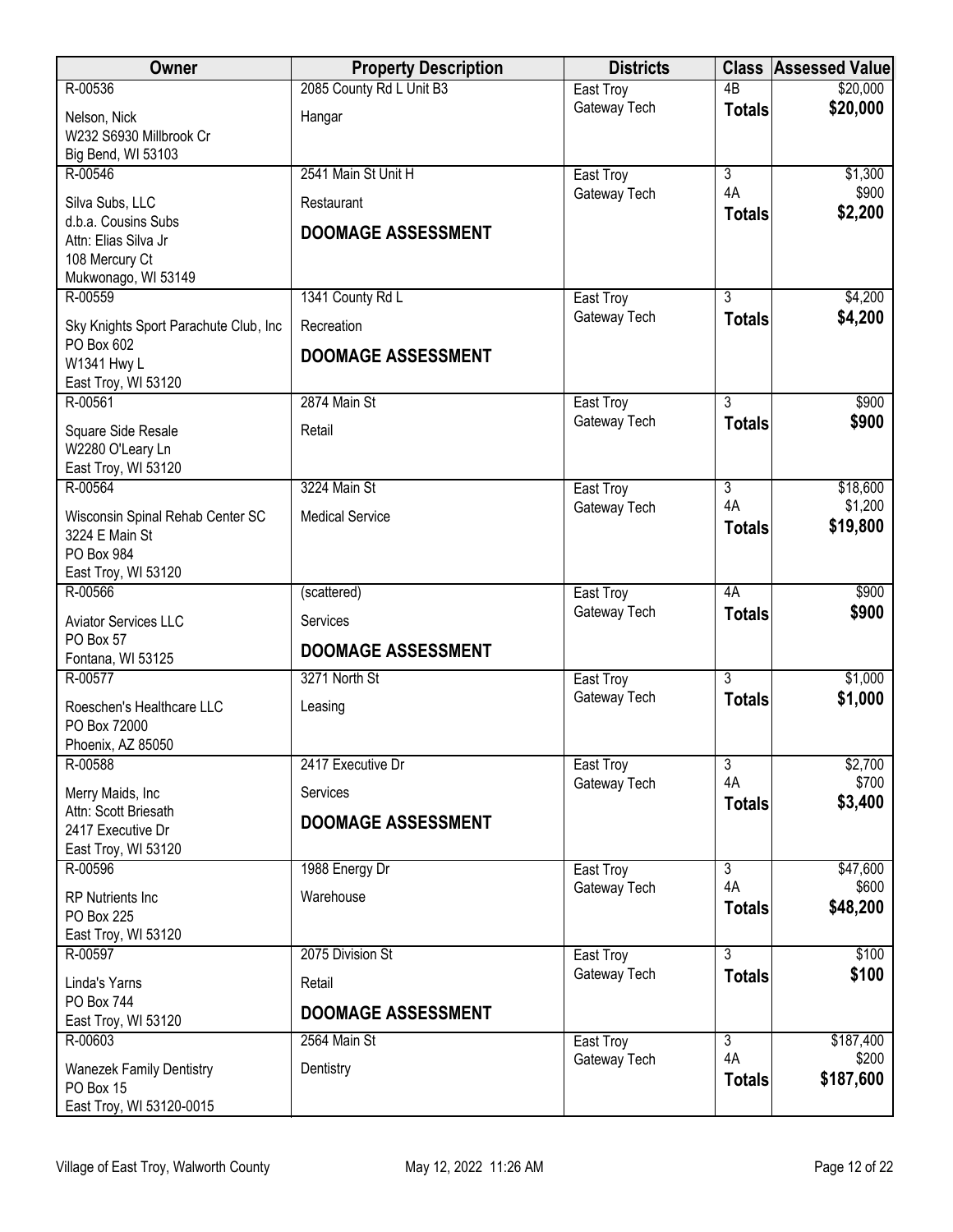| Owner                                                         | <b>Property Description</b> | <b>Districts</b> | <b>Class</b>        | <b>Assessed Value</b> |
|---------------------------------------------------------------|-----------------------------|------------------|---------------------|-----------------------|
| R-00604                                                       | 3284 Main St                | East Troy        | 3                   | \$2,400               |
| <b>BCS Health</b>                                             | Pharmacy                    | Gateway Tech     | 4A<br><b>Totals</b> | \$400<br>\$2,800      |
| d.b.a. East Troy Hometown Pharmacy<br><b>LLC</b>              |                             |                  |                     |                       |
| Attn: Keith Witt                                              |                             |                  |                     |                       |
| PO Box 255                                                    |                             |                  |                     |                       |
| East Troy, WI 53120-0255<br>R-00607                           | 2702 Buell Dr Unit B        | East Troy        | $\overline{3}$      | \$24,400              |
|                                                               |                             | Gateway Tech     | 4A                  | \$500                 |
| Paul Leibinger, Inc<br>2702 Buell Dr Ste B                    | <b>Equipment Supplier</b>   |                  | <b>Totals</b>       | \$24,900              |
| East Troy, WI 53120                                           |                             |                  |                     |                       |
| R-00608                                                       | 2026 Division St            | East Troy        | 4A                  | \$1,500               |
| Performance Heating & Cooling, LLC                            | Heating/Cooling             | Gateway Tech     | <b>Totals</b>       | \$1,500               |
| 2026 Division St<br>East Troy, WI 53120                       | <b>DOOMAGE ASSESSMENT</b>   |                  |                     |                       |
| R-00618                                                       | 2894 Main St                | East Troy        | $\overline{3}$      | \$3,200               |
| Rohrganics, LLC                                               | Coffee House/Cafe           | Gateway Tech     | 4A<br><b>Totals</b> | \$700<br>\$3,900      |
| d.b.a. Square Roots<br><b>PO Box 225</b>                      |                             |                  |                     |                       |
| East Troy, WI 53120                                           |                             |                  |                     |                       |
| R-00623                                                       | 3270 Main St                | East Troy        | $\overline{3}$      | \$4,900               |
| Alpine Insurance Agency LLC                                   | Insurance                   | Gateway Tech     | <b>Totals</b>       | \$4,900               |
| PO Box 16                                                     | <b>DOOMAGE ASSESSMENT</b>   |                  |                     |                       |
| East Troy, WI 53120<br>R-00624                                | 2541 Main St Unit D         | East Troy        | $\overline{3}$      | \$100                 |
| Walenton Trades, LLC                                          | Nail Salon                  | Gateway Tech     | <b>Totals</b>       | \$100                 |
| d.b.a. Salon Fx                                               |                             |                  |                     |                       |
| Attn: Jennifer Walento                                        |                             |                  |                     |                       |
| 2742 Main St Lot 102<br>East Troy, WI 53120-1379              |                             |                  |                     |                       |
| R-00626                                                       | 2191 Church St              | East Troy        | 3                   | \$16,000              |
| Brolen Park, LLC                                              | Assisted Living             | Gateway Tech     | <b>Totals</b>       | \$16,000              |
| 2191 Church St<br>East Troy, WI 53120                         | <b>DOOMAGE ASSESSMENT</b>   |                  |                     |                       |
| R-00627                                                       | 2579 North St               | East Troy        | $\overline{3}$      | \$1,400               |
| American Greetings Corporation                                | Wholesale                   | Gateway Tech     | <b>Totals</b>       | \$1,400               |
| Attn: Tax Dept                                                |                             |                  |                     |                       |
| One American Blvd<br>Cleveland, OH 44145                      |                             |                  |                     |                       |
| R-00632                                                       | 2115 Division St            | East Troy        | $\overline{3}$      | \$10,600              |
| James R. Taylor and Sons Inc                                  | <b>General Contractor</b>   | Gateway Tech     | 4A                  | \$300                 |
| PO Box 163                                                    |                             |                  | <b>Totals</b>       | \$10,900              |
| East Troy, WI 53120<br>R-00643                                | 2892 Austin St              | East Troy        | $\overline{3}$      | \$1,500               |
|                                                               |                             | Gateway Tech     | <b>Totals</b>       | \$1,500               |
| <b>US Bank National Association</b><br>1310 Madrid St Ste 100 | Leasing                     |                  |                     |                       |
| Marshall, MN 56258                                            |                             |                  |                     |                       |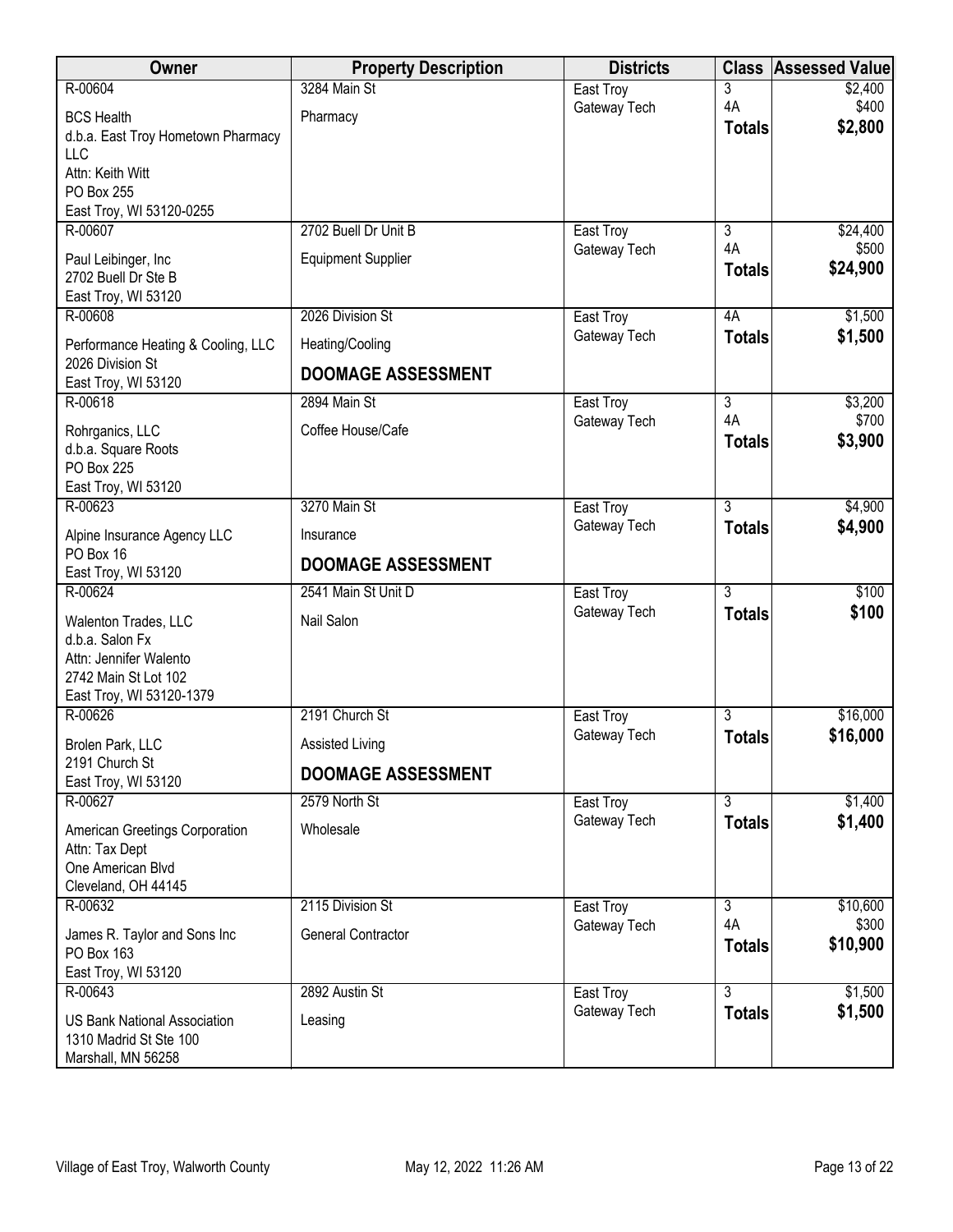| Owner                                                      | <b>Property Description</b>            | <b>Districts</b>          |                      | <b>Class Assessed Value</b> |
|------------------------------------------------------------|----------------------------------------|---------------------------|----------------------|-----------------------------|
| R-00658                                                    | 2068 Division St                       | East Troy                 |                      | \$2,600                     |
| GreatAmerica Financial Services Corp<br>625 1st St Ste 800 | Leasing                                | Gateway Tech              | <b>Totals</b>        | \$2,600                     |
| Cedar Rapids, IA 52401                                     |                                        |                           |                      |                             |
| R-00660                                                    | 2654 Main St                           | East Troy                 | $\overline{3}$       | \$200                       |
| <b>RTN Enterprises LLC</b><br>PO Box 292                   | <b>Automotive Sales &amp; Services</b> | Gateway Tech              | 4A<br><b>Totals</b>  | \$100<br>\$300              |
| East Troy, WI 53120-0292                                   | <b>DOOMAGE ASSESSMENT</b>              |                           |                      |                             |
| R-00662                                                    | 2631 Corporate Cir                     | East Troy                 | 3                    | \$100                       |
| Pendragon Specialties LLC<br>2631 Corporate Cir            | <b>Metal Fabrication</b>               | Gateway Tech              | 4A<br><b>Totals</b>  | \$100<br>\$200              |
| East Troy, WI 53120                                        |                                        |                           |                      |                             |
| R-00663                                                    | 2894 Main St                           | East Troy                 | $\overline{3}$       | \$700                       |
| Corvia Technologies<br><b>PO Box 225</b>                   | <b>Computer Service</b>                | Gateway Tech              | 4A<br><b>Totals</b>  | \$400<br>\$1,100            |
| East Troy, WI 53120-0225                                   |                                        |                           |                      |                             |
| R-00666                                                    | 2878 Main St                           | East Troy                 | $\overline{3}$       | \$12,000                    |
| Stadsplein, LLC                                            | Bar                                    | Gateway Tech              | <b>Totals</b>        | \$12,000                    |
| Attn: Kitty Stichmann                                      | <b>DOOMAGE ASSESSMENT</b>              |                           |                      |                             |
| PO Box 76                                                  |                                        |                           |                      |                             |
| East Troy, WI 53120-0076                                   |                                        |                           |                      |                             |
| R-00670                                                    | 2541 Main St Unit E                    | East Troy                 | 3<br>4A              | \$2,100                     |
| Greg Coleman Farmers Insurance                             | Insurance                              | Gateway Tech              |                      | \$100<br>\$2,200            |
| Agency, LLC                                                |                                        |                           | <b>Totals</b>        |                             |
| 2541 E Main St Unit H                                      |                                        |                           |                      |                             |
| East Troy, WI 53120                                        |                                        |                           |                      |                             |
| R-00672                                                    | 3238 Main St Unit C                    | East Troy                 | $\overline{3}$<br>4A | \$4,600                     |
| American Family Insurance - Kyle Resle                     | Insurance                              | Gateway Tech              |                      | \$2,100<br>\$6,700          |
| Agency                                                     | <b>DOOMAGE ASSESSMENT</b>              |                           | <b>Totals</b>        |                             |
| Attn: Kyle Resler                                          |                                        |                           |                      |                             |
| 3238 Main St                                               |                                        |                           |                      |                             |
| East Troy, WI 53120-1152<br>R-00673                        | 2068 Division St                       | East Troy                 | $\overline{3}$       | \$1,000                     |
|                                                            |                                        | Gateway Tech              | <b>Totals</b>        | \$1,000                     |
| Kramer Consulting LLC                                      | <b>Financial Services</b>              |                           |                      |                             |
| PO Box 327                                                 |                                        |                           |                      |                             |
| East Troy, WI 53120                                        | 2711 Main St                           |                           | 4A                   | \$400                       |
| R-00675                                                    |                                        | East Troy<br>Gateway Tech |                      | \$400                       |
| Marathon Petroleum Company, LP                             | Retail                                 |                           | <b>Totals</b>        |                             |
| Attn: Property Tax Dept Rm D-07-023                        |                                        |                           |                      |                             |
| 539 S Main St                                              |                                        |                           |                      |                             |
| Findlay, OH 45840<br>R-00677                               | 2483 Corporate Cir                     | East Troy                 | $\overline{3}$       | \$1,000                     |
|                                                            |                                        | Gateway Tech              |                      | \$1,000                     |
| First - Citizens Bank & Trust Company                      | Leasing                                |                           | <b>Totals</b>        |                             |
| Attn: Ryan Tax Compliance Services,                        |                                        |                           |                      |                             |
| LLC<br>PO Box 460709                                       |                                        |                           |                      |                             |
| Houston, TX 77056                                          |                                        |                           |                      |                             |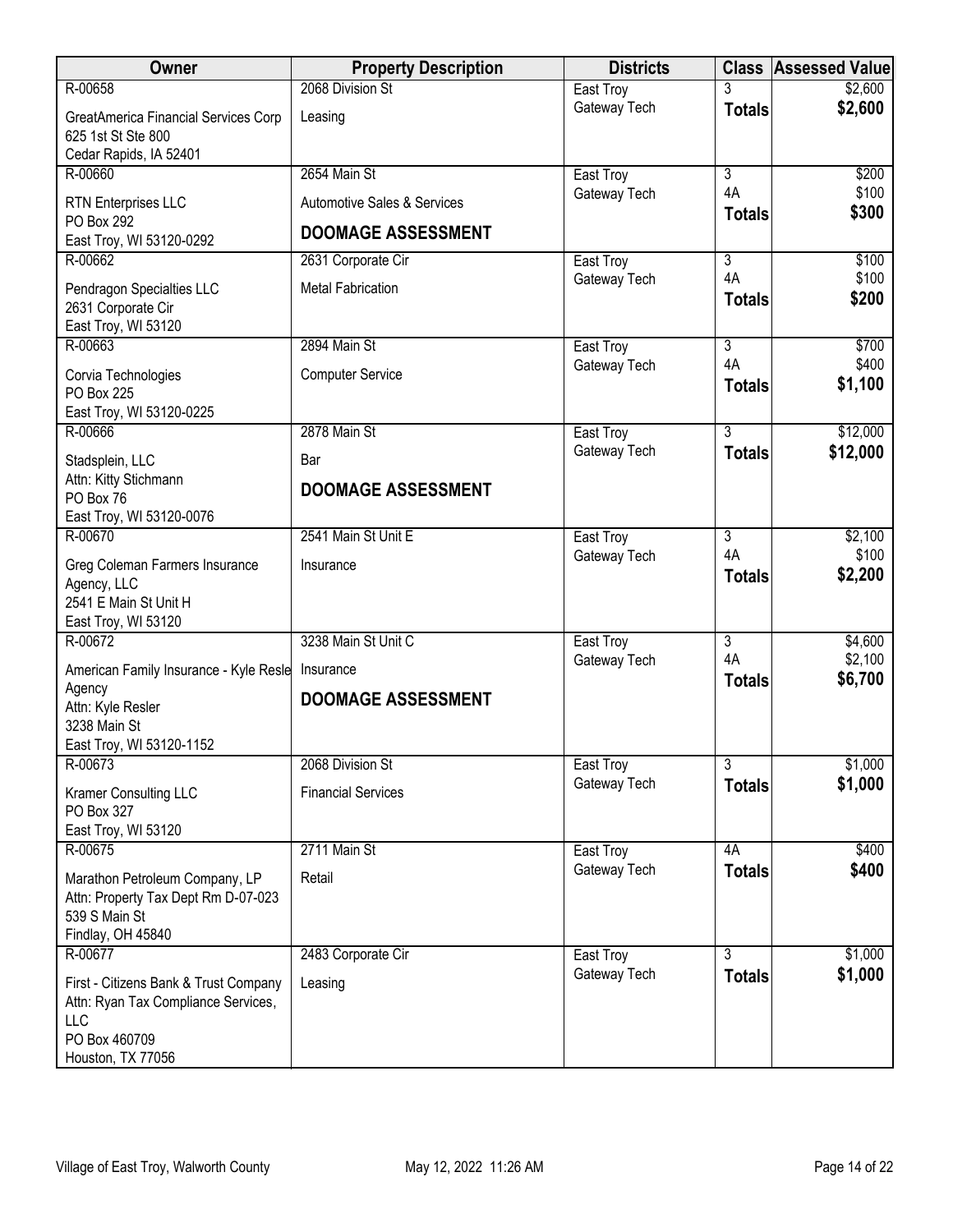| Owner                                                                                                       | <b>Property Description</b>               | <b>Districts</b> |                     | <b>Class Assessed Value</b> |
|-------------------------------------------------------------------------------------------------------------|-------------------------------------------|------------------|---------------------|-----------------------------|
| R-00681                                                                                                     | 2720 Buell Dr Unit B                      | East Troy        |                     | \$1,100                     |
| <b>GreatAmerica Financial Services Corp</b><br>625 1st St Ste 800                                           | Leasing                                   | Gateway Tech     | <b>Totals</b>       | \$1,100                     |
| Cedar Rapids, IA 52401<br>R-00682                                                                           | 2277 North St                             | East Troy        | $\overline{3}$      | \$100                       |
| Quadient, Inc<br>Attn: Tax Department<br>478 Wheelers Farms Rd<br>Milford, CT 06461                         | Leasing                                   | Gateway Tech     | <b>Totals</b>       | \$100                       |
| R-00683                                                                                                     | 2921 O'Leary Ln                           | East Troy        | 3                   | \$23,500                    |
| Falcon Hospitality, LLC<br>d.b.a. Quality Inn & Suites<br>2921 O'Leary Ln<br>East Troy, WI 53120            | Lodging                                   | Gateway Tech     | 4A<br><b>Totals</b> | \$30,000<br>\$53,500        |
| R-00684                                                                                                     | 2085 County Rd L Unit J2                  | East Troy        | $\overline{AB}$     | \$53,000                    |
| Aircraft Holdings LLC<br>Attn: William Ghiselli<br>245 O'Connor Dr<br>Elkorn, WI 53121                      | Hangar                                    | Gateway Tech     | <b>Totals</b>       | \$53,000                    |
| R-00685                                                                                                     | 2085 County Rd L Unit S13                 | East Troy        | $\overline{AB}$     | \$57,000                    |
| Kannard, Ken<br>Attn: Ken Kannard<br>PO Box 339<br>Big Bend, WI 53103                                       | Hangar                                    | Gateway Tech     | <b>Totals</b>       | \$57,000                    |
| R-00691                                                                                                     | 2887 Main St                              | East Troy        | 4A                  | \$300                       |
| Knight Barry Title Inc<br>400 Wisconsin Ave<br>Racine, WI 53403                                             | <b>Title Insurance Services</b>           | Gateway Tech     | <b>Totals</b>       | \$300                       |
| R-00692                                                                                                     | 2880 Main St                              | East Troy        | $\overline{3}$      | \$1,700                     |
| <b>UCF East Troy LLC</b><br>d.b.a. Urban Cloud Factory<br>772 W Main St #102<br>Lake Geneva, WI 53147       | Retail                                    | Gateway Tech     | 4A<br><b>Totals</b> | \$2,800<br>\$4,500          |
| R-00693                                                                                                     | 3274 Main St                              | East Troy        | $\overline{3}$      | \$300                       |
| Elkhorn Express Laundromat                                                                                  | Laundromat                                | Gateway Tech     | 4A<br><b>Totals</b> | \$200<br>\$500              |
| Attn: Doug Wandler<br>7251 W North Ave<br>Wauwatosa, WI 53213                                               | <b>DOOMAGE ASSESSMENT</b>                 |                  |                     |                             |
| R-00694                                                                                                     | 2114 Church St Unit A                     | East Troy        | 3                   | \$4,800                     |
| <b>Trinity Grooming Services LLC</b><br>PO Box 626                                                          | Pet Services<br><b>DOOMAGE ASSESSMENT</b> | Gateway Tech     | 4A<br><b>Totals</b> | \$1,200<br>\$6,000          |
| East Troy, WI 53120-0626<br>R-00699                                                                         | 3268 Main St                              | East Troy        | $\overline{3}$      | \$9,100                     |
|                                                                                                             |                                           | Gateway Tech     | <b>Totals</b>       | \$9,100                     |
| Toothpicks Catering, LLC<br>Attn: SARAH CAIN AND ERICA STAMM<br>W1131 Hidden Oaks Dr<br>East Troy, WI 53120 | Catering<br><b>DOOMAGE ASSESSMENT</b>     |                  |                     |                             |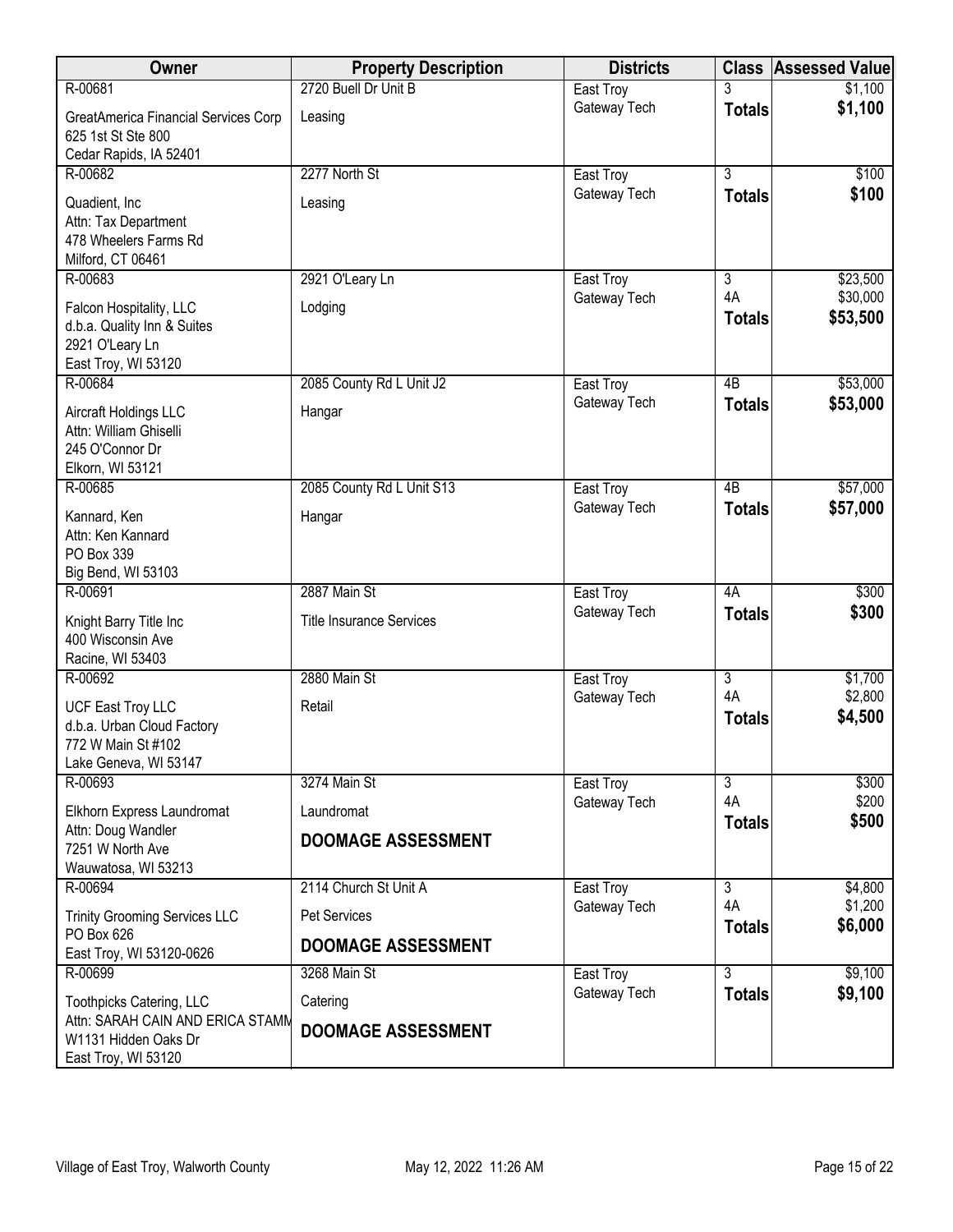| Owner                                             | <b>Property Description</b>            | <b>Districts</b>          | <b>Class</b>                    | <b>Assessed Value</b> |
|---------------------------------------------------|----------------------------------------|---------------------------|---------------------------------|-----------------------|
| R-00701                                           | 2111 Lenck Ave Unit C                  | East Troy                 |                                 | \$9,100               |
| Tom Sawyer Amusements                             | Sales & Service                        | Gateway Tech              | <b>Totals</b>                   | \$9,100               |
| Attn: Tim Wilson<br>PO Box 877                    | <b>DOOMAGE ASSESSMENT</b>              |                           |                                 |                       |
| East Troy, WI 53120                               |                                        |                           |                                 |                       |
| R-00705                                           | 3278 Main St                           | East Troy                 | 3                               | \$2,300               |
| GreatAmerica Financial Services Corp              | Leasing                                | Gateway Tech              | <b>Totals</b>                   | \$2,300               |
| 625 1st St Ste 800                                |                                        |                           |                                 |                       |
| Cedar Rapids, IA 52401                            |                                        |                           |                                 |                       |
| R-00709                                           | 2761 Buell Dr                          | East Troy<br>Gateway Tech | $\overline{3}$<br><b>Totals</b> | \$6,500<br>\$6,500    |
| First - Citizens Bank & Trust Company             | Leasing                                |                           |                                 |                       |
| Attn: Ryan Tax Compliance Services,<br><b>LLC</b> |                                        |                           |                                 |                       |
| PO Box 460709                                     |                                        |                           |                                 |                       |
| Houston, TX 77056                                 |                                        |                           |                                 |                       |
| R-00710                                           | 2021 Beulah Ave                        | East Troy<br>Gateway Tech | $\overline{3}$                  | \$8,600<br>\$8,600    |
| First - Citizens Bank & Trust Company             | Leasing                                |                           | <b>Totals</b>                   |                       |
| Attn: Ryan Tax Compliance Services,<br><b>LLC</b> |                                        |                           |                                 |                       |
| PO Box 460709                                     |                                        |                           |                                 |                       |
| Houston, TX 77056                                 |                                        |                           |                                 |                       |
| R-00711                                           | 3131 Main St                           | East Troy<br>Gateway Tech | 3<br><b>Totals</b>              | \$4,400<br>\$4,400    |
| Great Lakes Coca-Cola Distribution LLC            | Distribution                           |                           |                                 |                       |
| d.b.a. Reyes Holdings LLC<br>Attn: Tax Dept       |                                        |                           |                                 |                       |
| 6250 N River Rd Ste 9000                          |                                        |                           |                                 |                       |
| Rosemont, IL 60018                                |                                        |                           |                                 |                       |
| R-00715                                           | 3066 Main St                           | East Troy<br>Gateway Tech | 3<br><b>Totals</b>              | \$900<br>\$900        |
| Remedy Massage Therapy<br>110 W Main St           | Massage Therapy                        |                           |                                 |                       |
| Fontana, WI 53125                                 | <b>DOOMAGE ASSESSMENT</b>              |                           |                                 |                       |
| R-00716                                           | 2645 Main St                           | East Troy                 | 3                               | \$24,500              |
| The Venue East Troy                               | Wedding Service/Banquet Hall           | Gateway Tech              | <b>Totals</b>                   | \$24,500              |
| Attn: Vlaznim Islami                              | <b>DOOMAGE ASSESSMENT</b>              |                           |                                 |                       |
| 2645 Main St<br>East Troy, WI 53120               |                                        |                           |                                 |                       |
| R-00717                                           | 3109 Main St Unit A                    | East Troy                 | $\overline{3}$                  | \$1,200               |
| A&B Automotive                                    | <b>Automotive Sales &amp; Services</b> | Gateway Tech              | 4A<br><b>Totals</b>             | \$200<br>\$1,400      |
| 8507 E Wind Lake Rd                               | <b>DOOMAGE ASSESSMENT</b>              |                           |                                 |                       |
| Muskego, WI 53150<br>R-00719                      | 2890 Main St                           | East Troy                 | 4A                              | \$900                 |
| <b>InkLink Books</b>                              | Retail                                 | Gateway Tech              | <b>Totals</b>                   | \$900                 |
| <b>PO Box 225</b>                                 |                                        |                           |                                 |                       |
| East Troy, WI 53120-0225                          | <b>DOOMAGE ASSESSMENT</b>              |                           |                                 |                       |
| R-00720                                           | 1946 Energy Dr Unit B                  | East Troy                 | 3<br>4A                         | \$1,500<br>\$300      |
| Jaco Leasing                                      | Leasing                                | Gateway Tech              | <b>Totals</b>                   | \$1,800               |
| PO Box 345<br>East Troy, WI 53120-0345            |                                        |                           |                                 |                       |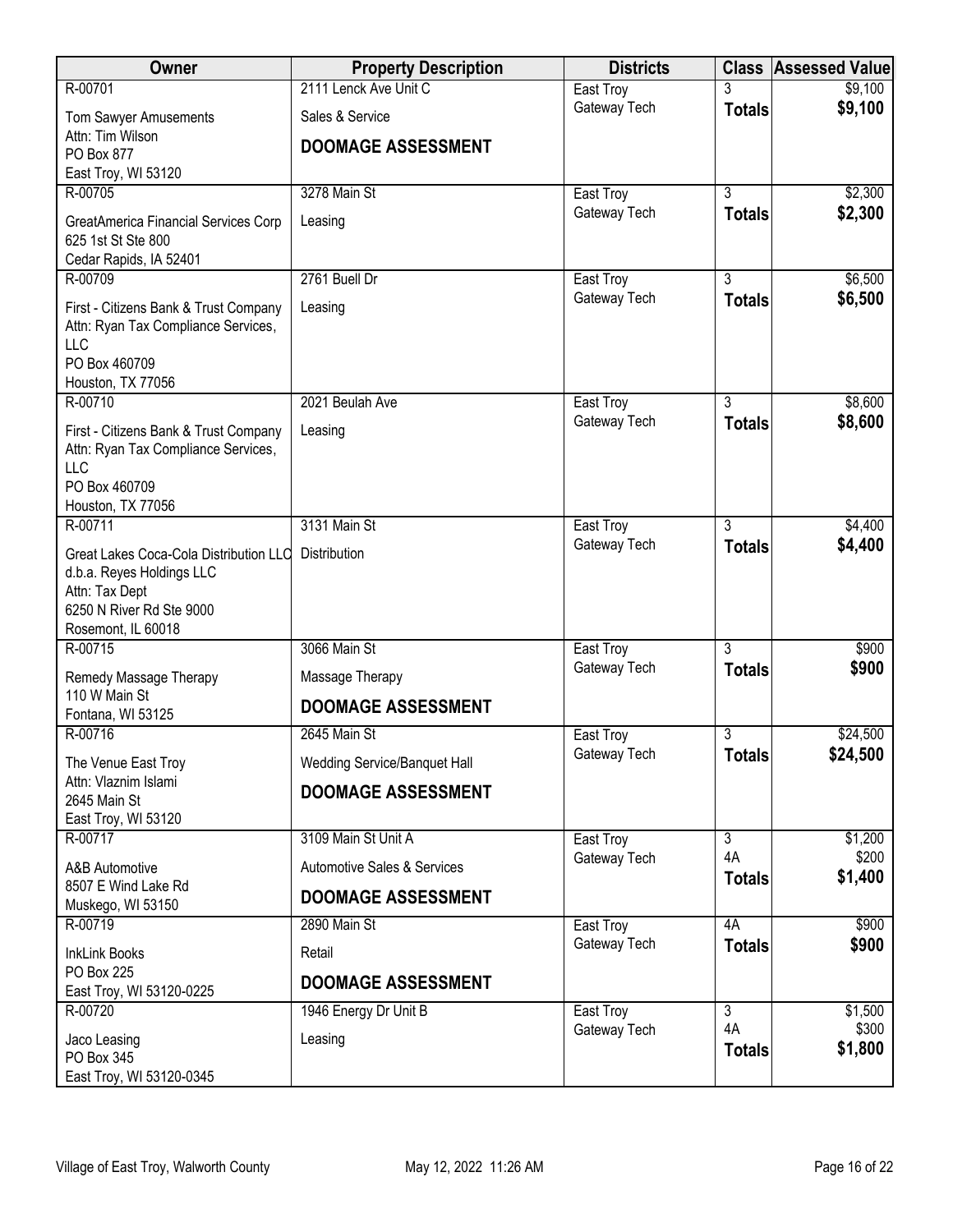| Owner                                                   | <b>Property Description</b> | <b>Districts</b>          | <b>Class</b>                    | <b>Assessed Value</b> |
|---------------------------------------------------------|-----------------------------|---------------------------|---------------------------------|-----------------------|
| R-00721                                                 | 2763 Main St                | East Troy                 | 3                               | \$100                 |
| Golden Dragon                                           | Restaurant                  | Gateway Tech              | 4A<br><b>Totals</b>             | \$0<br>\$100          |
| PO Box 976                                              |                             |                           |                                 |                       |
| East Troy, WI 53120-0976<br>R-00727                     | 2277 North St               | East Troy                 | $\overline{3}$                  | \$700                 |
|                                                         |                             | Gateway Tech              | <b>Totals</b>                   | \$700                 |
| Quadient Leasing USA, Inc<br>Attn: Tax Dept             | Leasing                     |                           |                                 |                       |
| 478 Wheelers Farms Rd                                   |                             |                           |                                 |                       |
| Milford, CT 06461                                       |                             |                           |                                 |                       |
| R-00728                                                 | 2884 Main St                | East Troy                 | $\overline{3}$                  | \$5,300               |
| Global Glass, LLC                                       | Retail                      | Gateway Tech              | 4A                              | \$500                 |
| N8428 Townline Rd                                       |                             |                           | <b>Totals</b>                   | \$5,800               |
| East Troy, WI 53120                                     |                             |                           |                                 |                       |
| R-00730                                                 | 1835 Division St            | East Troy<br>Gateway Tech | $\overline{3}$<br><b>Totals</b> | \$1,300<br>\$1,300    |
| Teronomy                                                | Community Room, etc Assets  |                           |                                 |                       |
| N7152 Bowers Rd<br>Elkhorn, WI 53121                    |                             |                           |                                 |                       |
| R-00736                                                 | 2544 Honey Creek Cir        | East Troy                 | $\overline{3}$                  | \$1,300               |
| Teronomy Ventures, LLC                                  | Community Room, etc Assets  | Gateway Tech              | <b>Totals</b>                   | \$1,300               |
| Attn: Thomas Larson                                     |                             |                           |                                 |                       |
| N7152 Bowers Rd                                         |                             |                           |                                 |                       |
| Elkhorn, WI 53121                                       |                             |                           |                                 |                       |
| R-00737                                                 | 2511 Main St                | East Troy                 | $\overline{3}$<br>4A            | \$3,600               |
| LD's BBQ                                                | Restaurant                  | Gateway Tech              | <b>Totals</b>                   | \$3,900<br>\$7,500    |
| Attn: Leon Davis                                        | <b>DOOMAGE ASSESSMENT</b>   |                           |                                 |                       |
| 2511 Main St<br>East Troy, WI 53120                     |                             |                           |                                 |                       |
| R-00738                                                 | 3278 Main St Unit B         | East Troy                 | $\overline{3}$                  | \$600                 |
| Data Sales Co Inc                                       | Leasing                     | Gateway Tech              | <b>Totals</b>                   | \$600                 |
| 3450 W Burnsville Pkwy                                  |                             |                           |                                 |                       |
| Burnsville, MN 55337                                    |                             |                           |                                 |                       |
| R-00739                                                 | 2905 Main St                | East Troy                 | 3                               | \$65,000              |
| East Troy Brewery                                       | Brewery/Restaurant          | Gateway Tech              | 4A                              | \$5,700               |
| PO Box 888                                              |                             |                           | <b>Totals</b>                   | \$70,700              |
| East Troy, WI 53120<br>R-00740                          | 2742 Main St                |                           |                                 |                       |
|                                                         |                             | East Troy<br>Gateway Tech | 3<br><b>Totals</b>              | \$800<br>\$800        |
| ADG Communities I, LLC                                  | Manufactured Home Park      |                           |                                 |                       |
| d.b.a. Skyview Terrace MHC, LLC<br>N86 W14041 Beacon St |                             |                           |                                 |                       |
| Menomonee Falls, WI 53052                               |                             |                           |                                 |                       |
| R-00745                                                 | 2029 Young St               | East Troy                 | 4A                              | \$14,000              |
| SBA 2012 TC Assets LLC                                  | Tower                       | Gateway Tech              | <b>Totals</b>                   | \$14,000              |
| Attn: Tax Dept                                          | <b>DOOMAGE ASSESSMENT</b>   |                           |                                 |                       |
| 8051 Congress Ave                                       |                             |                           |                                 |                       |
| Boca Raton, FL 33487-1307<br>R-00746                    | 2905 Main St                |                           | $\overline{3}$                  | \$4,700               |
|                                                         |                             | East Troy<br>Gateway Tech | 4A                              | \$300                 |
| Wabasha Leasing LLC<br>PO Box 80615                     | Leasing                     |                           | <b>Totals</b>                   | \$5,000               |
| Indianapolis, IN 46280                                  |                             |                           |                                 |                       |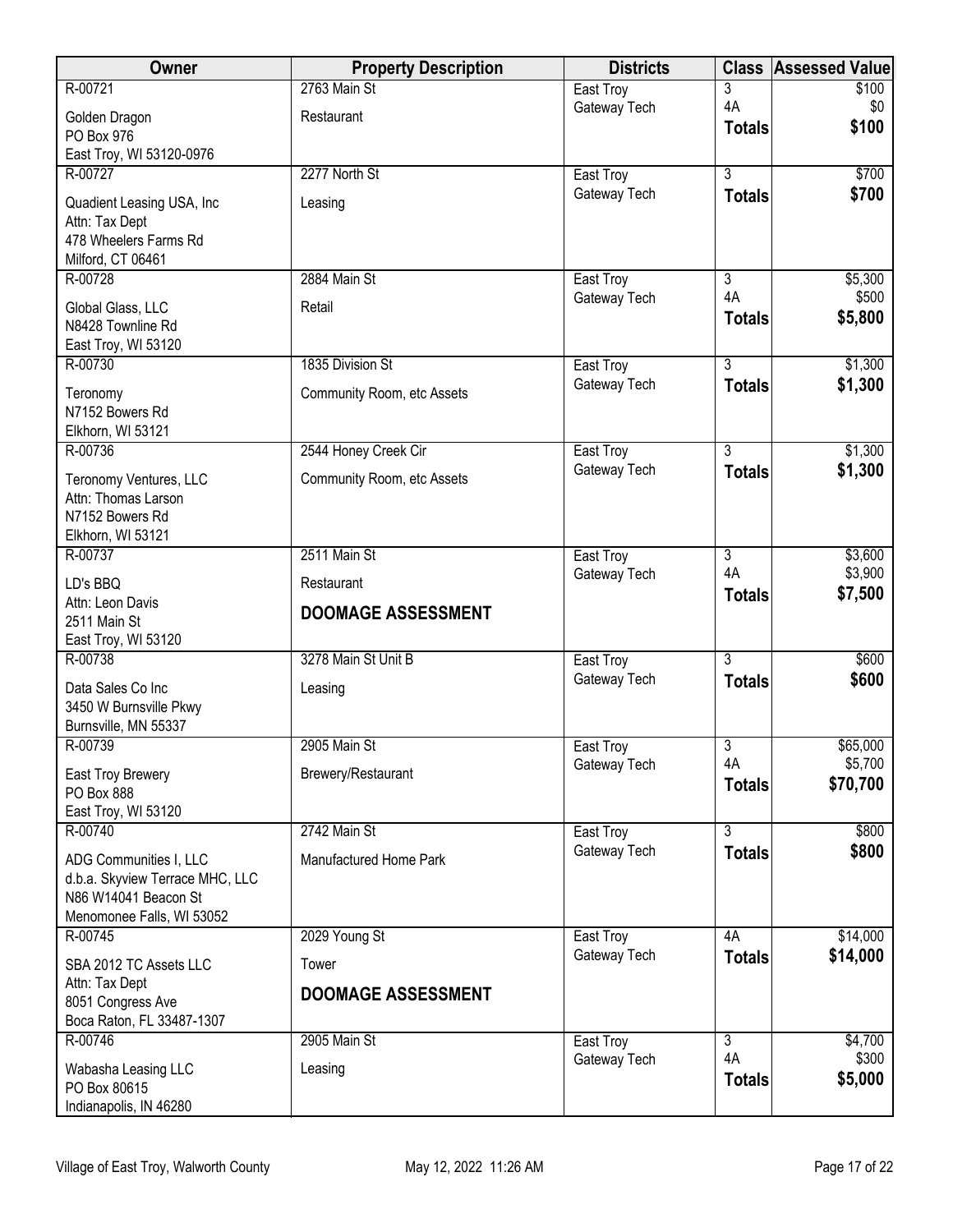| Owner                                                                                                | <b>Property Description</b>                           | <b>Districts</b>          |                          | <b>Class Assessed Value</b>     |
|------------------------------------------------------------------------------------------------------|-------------------------------------------------------|---------------------------|--------------------------|---------------------------------|
| R-00747                                                                                              | 2921 O'Leary Ln                                       | East Troy                 |                          | \$1,200                         |
| Vitality Foodservice, Inc<br>Attn: Ryan, LLC<br>PO Box 4900<br>Dept 170<br>Scottsdale, AZ 85261-4900 | <b>Product Dispenser Sales</b>                        | Gateway Tech              | <b>Totals</b>            | \$1,200                         |
| R-00748                                                                                              | 3109 Main St Unit C                                   | East Troy                 | $\overline{3}$           | \$6,000                         |
| Hues & Waves, Inc<br>PO Box 939<br>East Troy, WI 53120                                               | <b>Personal Services</b><br><b>DOOMAGE ASSESSMENT</b> | Gateway Tech              | <b>Totals</b>            | \$6,000                         |
| R-00749                                                                                              | 2579 North St                                         | East Troy                 | $\overline{3}$           | \$500                           |
| The American Bottling Company<br>PO Box 1925                                                         | Beverage                                              | Gateway Tech              | <b>Totals</b>            | \$500                           |
| Frisco, TX 75034                                                                                     | <b>DOOMAGE ASSESSMENT</b>                             |                           |                          |                                 |
| R-00750                                                                                              | 2720 Buell Dr                                         | East Troy                 | $\overline{3}$           | \$300                           |
| Pitney Bowes Inc<br>600 N Westshore Blvd<br>Ste 810<br>Tampa, FL 33609                               | Leasing                                               | Gateway Tech              | <b>Totals</b>            | \$300                           |
| R-00751                                                                                              | 2100 Church St Unit 101                               | East Troy                 | $\overline{3}$           | \$26,400                        |
| ProVisor, Inc.<br>200 S Excutive Dr Ste 120<br>Brookfield, WI 53005-4216                             | <b>Financial Services</b>                             | Gateway Tech              | 4A<br><b>Totals</b>      | \$19,200<br>\$45,600            |
| R-00753                                                                                              | 3278 Main St                                          | East Troy                 | 4A                       | \$900                           |
| Infinity Dance Studio<br>Attn: Gina Lee Chanos<br>S92 W34750 Joshua Way<br>Eagle, WI 53119-1682      | Dance Instruction<br><b>DOOMAGE ASSESSMENT</b>        | Gateway Tech              | <b>Totals</b>            | \$900                           |
| R-00754                                                                                              | 2888 Main St Unit D                                   | East Troy                 | $\overline{3}$           | \$2,400                         |
| Home on the Square<br>Attn: JoAnn McCormak<br>PO Box 244                                             | Retail<br><b>DOOMAGE ASSESSMENT</b>                   | Gateway Tech              | 4A<br><b>Totals</b>      | \$700<br>\$3,100                |
| East Troy, WI 53120-0244                                                                             |                                                       |                           |                          |                                 |
| R-00757<br>Kwik Trip, Inc<br>d.b.a. Kwik Trip #1029<br>1626 Oak St<br>La Crosse, WI 54602            | 1880 Main St<br>C-Store                               | East Troy<br>Gateway Tech | 3<br>4A<br><b>Totals</b> | \$186,000<br>\$200<br>\$186,200 |
| R-00758                                                                                              | 2010 Energy Dr Unit B                                 | East Troy                 | 3                        | \$600                           |
| American Manufacturing Group LLC<br>2010 Energy Dr Ste B<br>East Troy, WI 53120                      | <b>Injection Molding Production</b>                   | Gateway Tech              | 4A<br><b>Totals</b>      | \$200<br>\$800                  |
| R-00759                                                                                              | 2645 Main St                                          | East Troy                 | $\overline{3}$           | \$500                           |
| Farmer Bros Co<br>Attn: Tax Dept.<br>1912 Farmer Brothers Dr<br>Northlake, TX 76262                  | Leasing                                               | Gateway Tech              | <b>Totals</b>            | \$500                           |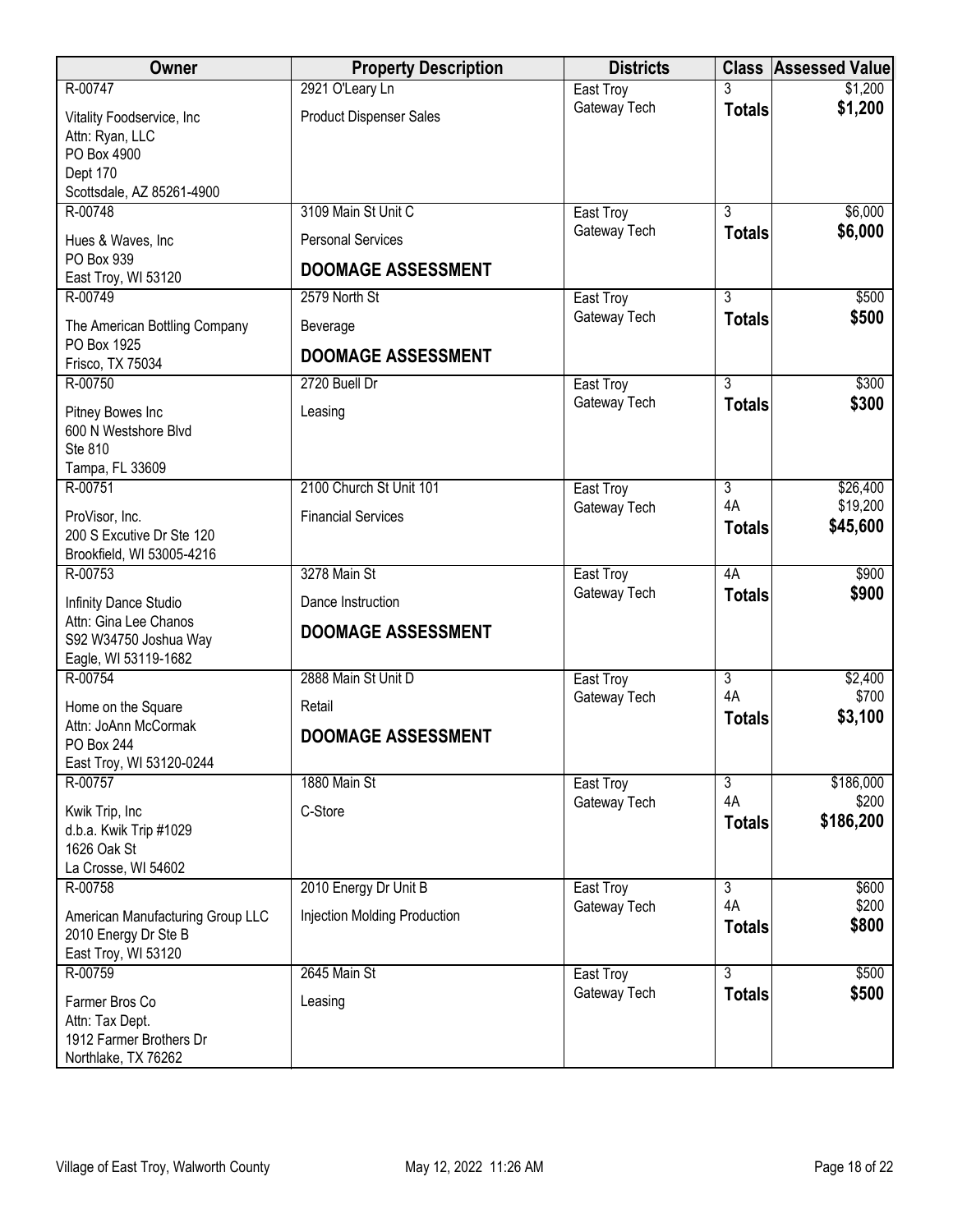| Owner                                                  | <b>Property Description</b>   | <b>Districts</b>          |                      | <b>Class Assessed Value</b> |
|--------------------------------------------------------|-------------------------------|---------------------------|----------------------|-----------------------------|
| R-00761                                                | 2885 Main St                  | East Troy                 | 4A                   | \$1,300                     |
| KB's Barber Shop                                       | <b>Personal Services</b>      | Gateway Tech              | <b>Totals</b>        | \$1,300                     |
| Attn: Bennett, Kristyn                                 | <b>DOOMAGE ASSESSMENT</b>     |                           |                      |                             |
| 31518 High Dr<br>Burlington, WI 53105                  |                               |                           |                      |                             |
| R-00762                                                | 2526 Main St                  | East Troy                 | $\overline{3}$       | \$12,000                    |
|                                                        | C-Store                       | Gateway Tech              | 4A                   | \$1,000                     |
| True North Energy, LLC<br>Attn: Accounting Dept        |                               |                           | <b>Totals</b>        | \$13,000                    |
| 10346 Brecksville Rd                                   |                               |                           |                      |                             |
| Brecksville, OH 44141-3338                             |                               |                           |                      |                             |
| R-00763                                                | 3066 Main St                  | East Troy                 | 3                    | \$6,500                     |
| Uriel Pharmacy, Inc                                    | Pharmacy                      | Gateway Tech              | <b>Totals</b>        | \$6,500                     |
| N8464 Sterman Rd<br>East Troy, WI 53120                | <b>DOOMAGE ASSESSMENT</b>     |                           |                      |                             |
| R-00765                                                | 2096 Church St                | East Troy                 | $\overline{3}$       | \$2,800                     |
| Extended Care Professionals, LLC                       | <b>Medical Record Keeping</b> | Gateway Tech              | <b>Totals</b>        | \$2,800                     |
| Attn: Adam Aisen<br>PO Box 81                          | <b>DOOMAGE ASSESSMENT</b>     |                           |                      |                             |
| East Troy, WI 53120-0081                               |                               |                           |                      |                             |
| R-00766                                                | 2886 Main St                  | East Troy                 | 4A                   | \$3,100                     |
| Sauced, LLC                                            | Restaurant                    | Gateway Tech              | <b>Totals</b>        | \$3,100                     |
| PO Box 154                                             |                               |                           |                      |                             |
| East Troy, WI 53120                                    |                               |                           |                      |                             |
| R-00767                                                | 2681 Main St Unit A           | East Troy                 | 4A                   | \$1,500                     |
| Matt's Wild Foods LLC                                  | Mushroom Production & Sales   | Gateway Tech              | <b>Totals</b>        | \$1,500                     |
| Attn: Matthew G. Wanasek                               | <b>DOOMAGE ASSESSMENT</b>     |                           |                      |                             |
| N9685 Nature Rd Lot 49<br>Eagle, WI 53119-1955         |                               |                           |                      |                             |
| R-00768                                                | 2751 Main St Unit B           | East Troy                 | 4A                   | \$2,500                     |
| Remington Flowers & Co                                 | Florist                       | Gateway Tech              | <b>Totals</b>        | \$2,500                     |
| 2751 Main St Unit B                                    |                               |                           |                      |                             |
| East Troy, WI 53120                                    | <b>DOOMAGE ASSESSMENT</b>     |                           |                      |                             |
| R-00769                                                | 2893 Main St Unit A           | East Troy                 | 4A                   | \$500                       |
| Mary's Alterations                                     | Sewing & Alterations          | Gateway Tech              | <b>Totals</b>        | \$500                       |
| Attn: Mary Smars                                       | <b>DOOMAGE ASSESSMENT</b>     |                           |                      |                             |
| 2859 Honey Creek Ct Unit B<br>East Troy, WI 53120-9642 |                               |                           |                      |                             |
| R-00770                                                | 2584 Main St                  | East Troy                 | 3                    | \$200                       |
| <b>BNB Motorsports</b>                                 | Sales                         | Gateway Tech              | 4A                   | \$700                       |
| Attn: Brian Pluess                                     |                               |                           | <b>Totals</b>        | \$900                       |
| N7805 Cresthill Dr                                     | <b>DOOMAGE ASSESSMENT</b>     |                           |                      |                             |
| East Troy, WI 53120-2583                               |                               |                           |                      |                             |
| R-00771                                                | 2584 Main St                  | East Troy<br>Gateway Tech | $\overline{3}$<br>4A | \$700<br>\$500              |
| Wisconsin Masonry, LLC                                 | <b>Buildin and Design</b>     |                           | <b>Totals</b>        | \$1,200                     |
| Attn: Brian Pluess<br>N7805 Crest Hill Dr              | <b>DOOMAGE ASSESSMENT</b>     |                           |                      |                             |
| East Troy, WI 53120-2583                               |                               |                           |                      |                             |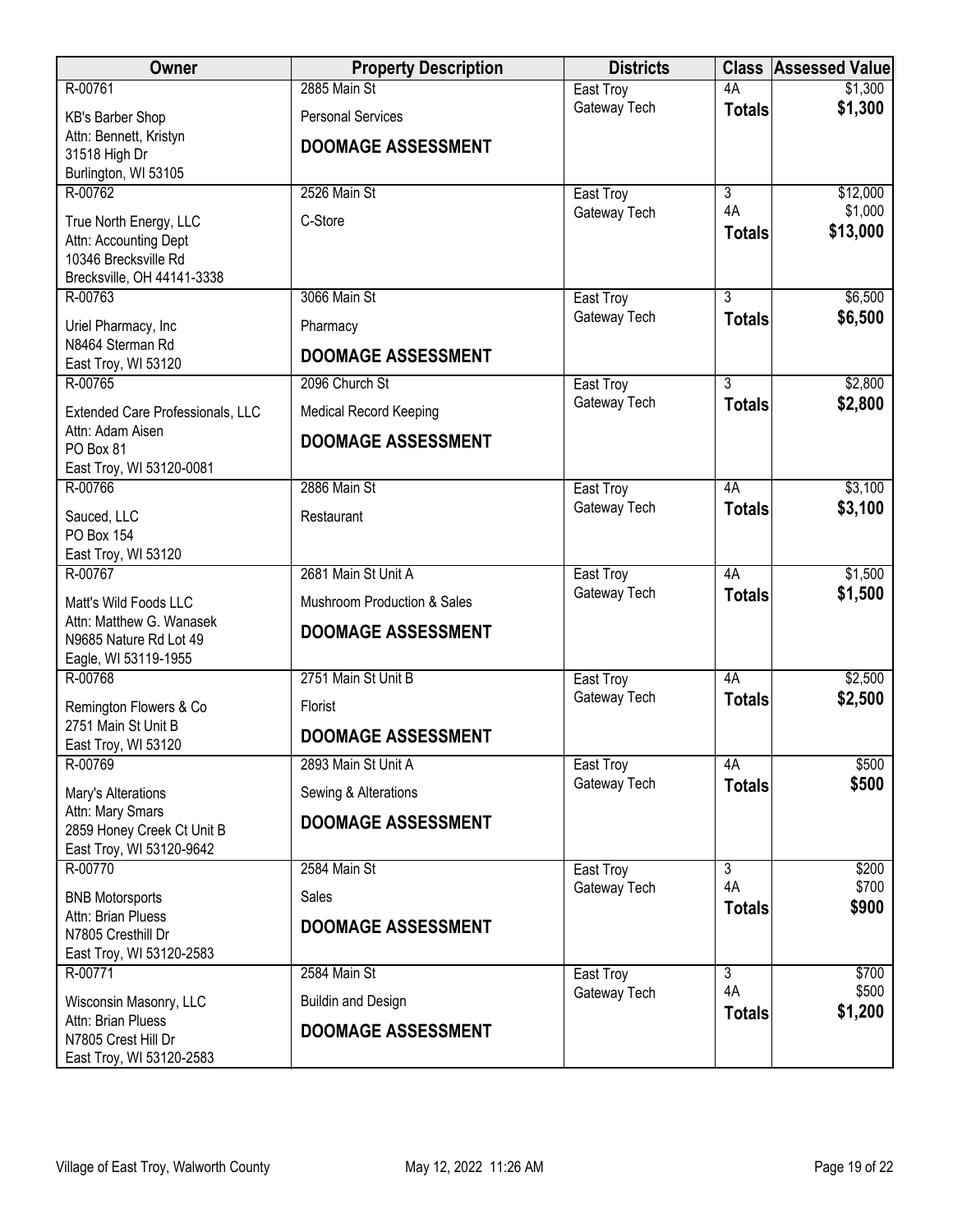| Owner                                                                                                                       | <b>Property Description</b> | <b>Districts</b> |                     | <b>Class Assessed Value</b> |
|-----------------------------------------------------------------------------------------------------------------------------|-----------------------------|------------------|---------------------|-----------------------------|
| R-00772                                                                                                                     | 2100 Church St Unit 101     | East Troy        | 3                   | \$400                       |
| Lash Artiste, LLC                                                                                                           | <b>Personal Services</b>    | Gateway Tech     | 4A<br><b>Totals</b> | \$100<br>\$500              |
| Attn: Cheryl Woodley                                                                                                        |                             |                  |                     |                             |
| 2026 Townline Rd<br>East Troy, WI 53120-1137                                                                                |                             |                  |                     |                             |
| R-00773                                                                                                                     | 2485 Corporate Cir Unit 2   | East Troy        | $\overline{3}$      | \$10,600                    |
| Gordon Flesch Co Inc/GFC Leasing<br>2675 Research Park Dr                                                                   | Leasing                     | Gateway Tech     | <b>Totals</b>       | \$10,600                    |
| Madison, WI 53711<br>R-00774                                                                                                | 2631 Corporate Cir          | East Troy        | $\overline{3}$      | \$14,700                    |
|                                                                                                                             |                             | Gateway Tech     | <b>Totals</b>       | \$14,700                    |
| GreatAmerica Financial Services Corp<br>625 1st St Ste 800<br>Cedar Rapids, IA 52401                                        | Leasing                     |                  |                     |                             |
| R-00775                                                                                                                     | 3278 Main St Unit B         | East Troy        | $\overline{3}$      | \$26,400                    |
| Optos North America<br>Attn: Marvin F Poer & Company<br>PO Box 802206                                                       | Leasing                     | Gateway Tech     | <b>Totals</b>       | \$26,400                    |
| Dallas, TX 75380                                                                                                            |                             |                  |                     |                             |
| R-00776                                                                                                                     | 2075 Division St            | East Troy        | 3                   | \$2,000                     |
| Studio Jade, LLC                                                                                                            | <b>Personal Services</b>    | Gateway Tech     | <b>Totals</b>       | \$2,000                     |
| Attn: Sierra Minton & Kali Spangenberge<br>N6639 Elm Rd<br>Elkhorn, WI 53121-3638                                           | <b>DOOMAGE ASSESSMENT</b>   |                  |                     |                             |
| R-00777                                                                                                                     | 3288 Main St                | East Troy        |                     |                             |
| East Troy Hardware & Rental, LLC<br>d.b.a. Martin's Hardware & Rental<br>PO Box 902<br>East Troy, WI 53120-0902             | Hardware/Pet food Store     | Gateway Tech     | <b>Totals</b>       |                             |
| R-00778                                                                                                                     | 2541 Main St Unit B         | East Troy        | $\overline{3}$      | \$35,000                    |
| Wisconsin Fairways, LLC                                                                                                     | Indoor Golf and bar         | Gateway Tech     | 4A                  | \$1,000                     |
| Attn: Brian and Jinnesa Pluess<br>N7805 Cresthill Dr<br>East Troy, WI 53120-2583                                            | <b>DOOMAGE ASSESSMENT</b>   |                  | <b>Totals</b>       | \$36,000                    |
| R-00779                                                                                                                     | 2100 Church St Unit 104     | East Troy        | 3                   | \$2,600                     |
| Compassionate Heart Counseling, LLC<br>Attn: Deborah A Meisner<br>12701 W Wyndridge Ct Apt 108<br>New Berlin, WI 53151-8797 | Counseling                  | Gateway Tech     | 4A<br><b>Totals</b> | \$100<br>\$2,700            |
| R-00780                                                                                                                     | 2100 Church St Unit 103     | East Troy        | $\overline{3}$      | \$5,000                     |
| New Image LSS, LLC                                                                                                          | Skin Care                   | Gateway Tech     | <b>Totals</b>       | \$5,000                     |
| d.b.a. New Image Laser Skin Solutions                                                                                       | <b>DOOMAGE ASSESSMENT</b>   |                  |                     |                             |
| Attn: Billie Lehr<br>N8896 Swift Lake Dr                                                                                    |                             |                  |                     |                             |
| East Troy, WI 53120-1665                                                                                                    |                             |                  |                     |                             |
| R-00781                                                                                                                     | 2093 Division St            | East Troy        | 3                   | \$7,500                     |
| East Troy House                                                                                                             | Restaurant                  | Gateway Tech     | <b>Totals</b>       | \$7,500                     |
| 2093 Division St<br>East Troy, WI 53120-1236                                                                                | <b>DOOMAGE ASSESSMENT</b>   |                  |                     |                             |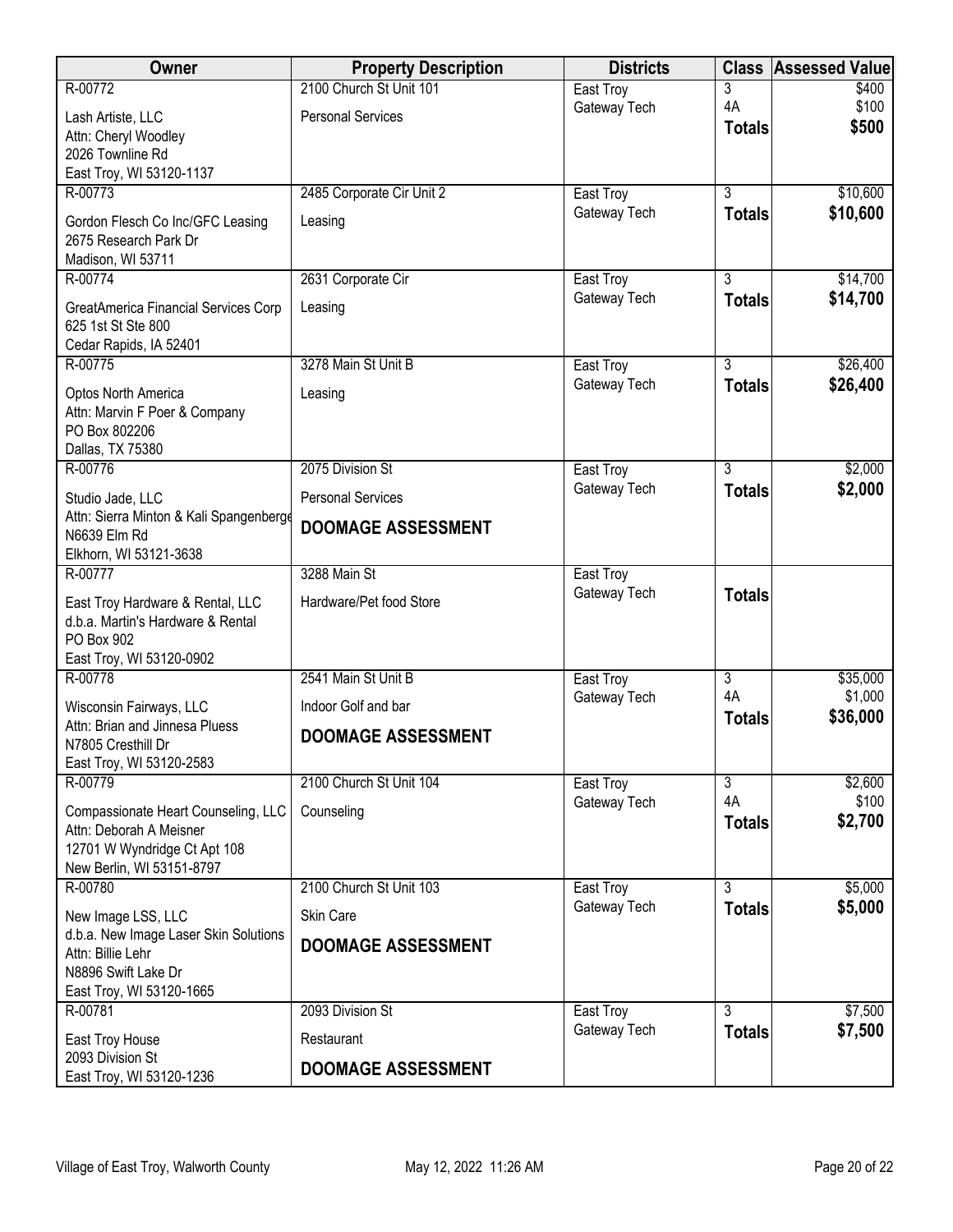| Owner                                                             | <b>Property Description</b>           | <b>Districts</b>          |                                 | <b>Class Assessed Value</b> |
|-------------------------------------------------------------------|---------------------------------------|---------------------------|---------------------------------|-----------------------------|
| R-00782                                                           | 2815 Buell Dr                         | East Troy                 |                                 | \$2,500                     |
| <b>Hogan Environmental Cleaning Services</b><br><b>LLC</b>        | Asbestos Abatement                    | Gateway Tech              | <b>Totals</b>                   | \$2,500                     |
| d.b.a. HEC Services                                               | <b>DOOMAGE ASSESSMENT</b>             |                           |                                 |                             |
| Attn: Tim Holian, Joh Hogan                                       |                                       |                           |                                 |                             |
| 2815 Buell Dr<br>East Troy, WI 53120-1366                         |                                       |                           |                                 |                             |
| R-00783                                                           | 2702 Buell Dr Unit C                  | East Troy                 | $\overline{3}$                  | \$10,000                    |
| M2M Maching, Inc.                                                 | Engineering                           | Gateway Tech              | <b>Totals</b>                   | \$10,000                    |
| Attn: Bryan Taylor                                                |                                       |                           |                                 |                             |
| 730 Perkins Dr                                                    | <b>DOOMAGE ASSESSMENT</b>             |                           |                                 |                             |
| Mukwonago, WI 53149-1455<br>R-00784                               | 2728 Buell Dr                         |                           | $\overline{3}$                  | \$2,500                     |
|                                                                   |                                       | East Troy<br>Gateway Tech | <b>Totals</b>                   | \$2,500                     |
| Motion Energy, Inc<br>6926 46th St                                | Services                              |                           |                                 |                             |
| Kenosha, WI 53144                                                 | <b>DOOMAGE ASSESSMENT</b>             |                           |                                 |                             |
| R-00785                                                           | 2799 Buell Dr                         | East Troy                 | 4A                              | \$2,000                     |
| Yunker Industries, Inc                                            | <b>Digital Printing</b>               | Gateway Tech              | <b>Totals</b>                   | \$2,000                     |
| Attn: Douglas Oakes<br>310 O'Connor Dr                            | <b>DOOMAGE ASSESSMENT</b>             |                           |                                 |                             |
| Elkhorn, WI 53121-4292                                            |                                       |                           |                                 |                             |
| R-00786                                                           | 2675 Main St                          | East Troy                 | $\overline{3}$                  | \$8,500                     |
| Evolve IP, LLC                                                    | <b>Cloud Computing Communications</b> | Gateway Tech              | <b>Totals</b>                   | \$8,500                     |
| 656 E Swedesford Rd Ste 200                                       |                                       |                           |                                 |                             |
| Wayne, PA 19087                                                   |                                       |                           |                                 |                             |
| R-00787                                                           | 2100 Church St Unit 206               | East Troy<br>Gateway Tech | $\overline{3}$<br>4A            | \$600<br>\$100              |
| Northern Sky Therapeutic Massage, LLQ<br>Attn: Marissa Halbrucker | Message Therapy                       |                           | <b>Totals</b>                   | \$700                       |
| 155 N Water Crest Ct                                              |                                       |                           |                                 |                             |
| Elkhorn, WI 53121-3409                                            |                                       |                           |                                 |                             |
| R-00788                                                           | 2541 Main St Unit D                   | East Troy                 | $\overline{3}$                  | \$1,000                     |
| Day Trades, LLC                                                   | Retail                                | Gateway Tech              | <b>Totals</b>                   | \$1,000                     |
| Attn: Quinn Day<br>2541 Main St Unit D                            | <b>DOOMAGE ASSESSMENT</b>             |                           |                                 |                             |
| East Troy, WI 53120-2605                                          |                                       |                           |                                 |                             |
| R-00789                                                           | 2675 Main St                          | East Troy                 | $\overline{3}$                  | \$4,400                     |
| DBB Finance, LLC                                                  | Leasing                               | Gateway Tech              | <b>Totals</b>                   | \$4,400                     |
| 625 1st St Ste 800                                                |                                       |                           |                                 |                             |
| Cedar Rapids, IA 52401<br>R-00790                                 | 3066 Main St Unit 110                 | East Troy                 | $\overline{3}$                  | \$500                       |
|                                                                   |                                       | Gateway Tech              | 4A                              | \$300                       |
| Treasures A-Z Antiques and Appraisals<br>Attn: Retail             |                                       |                           | <b>Totals</b>                   | \$800                       |
| N9481 Island Dr                                                   |                                       |                           |                                 |                             |
| Mukwonago, WI 53149                                               |                                       |                           |                                 |                             |
| R-00791                                                           | 3092 Main St Unit 12                  | East Troy<br>Gateway Tech | $\overline{3}$<br><b>Totals</b> | \$200<br>\$200              |
| Lytx, Inc                                                         | Driver Risk Management                |                           |                                 |                             |
| PO Box 80615<br>Indianapolis, IN 46280                            |                                       |                           |                                 |                             |